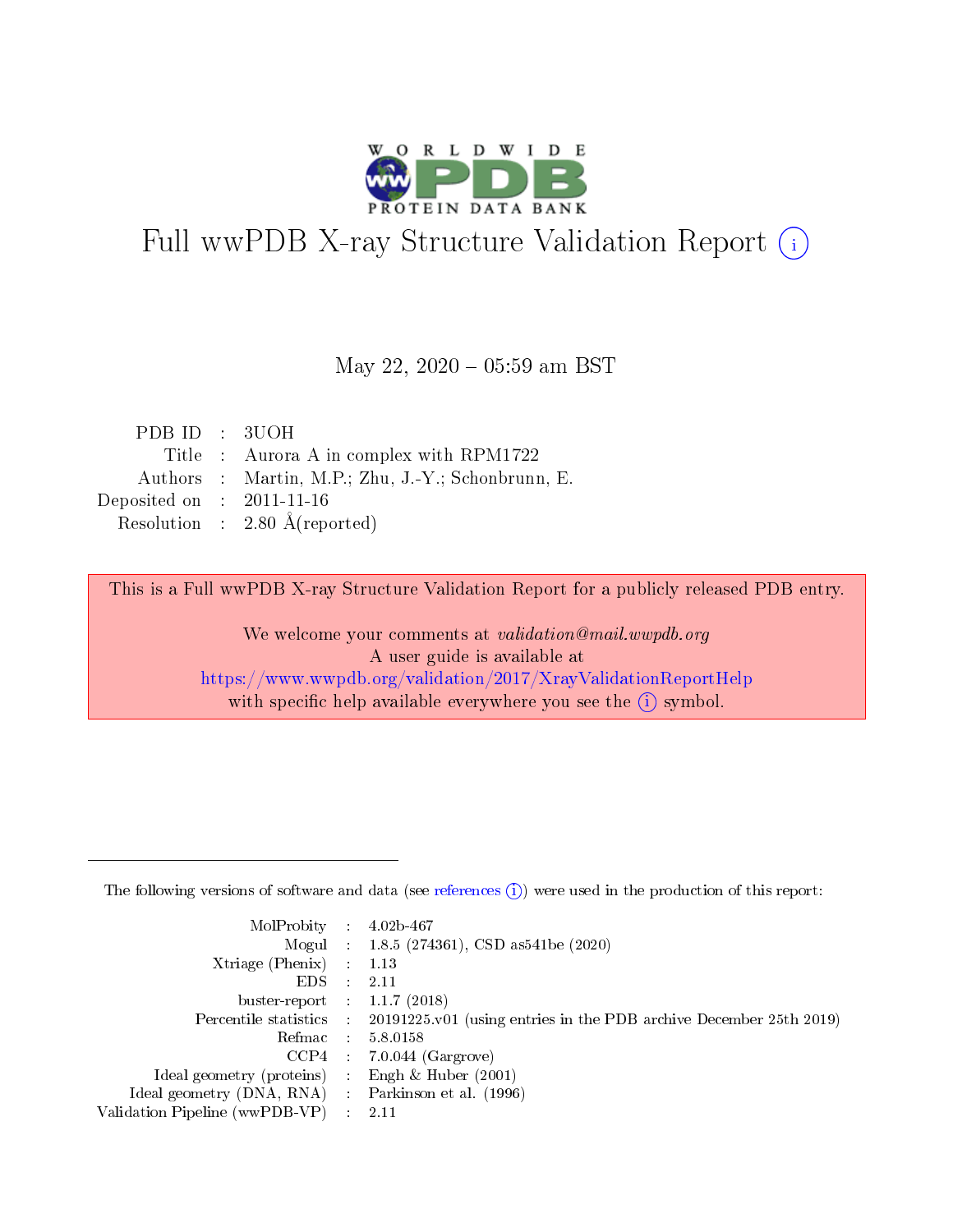# 1 [O](https://www.wwpdb.org/validation/2017/XrayValidationReportHelp#overall_quality)verall quality at a glance  $(i)$

The following experimental techniques were used to determine the structure: X-RAY DIFFRACTION

The reported resolution of this entry is 2.80 Å.

Percentile scores (ranging between 0-100) for global validation metrics of the entry are shown in the following graphic. The table shows the number of entries on which the scores are based.



| Metric                | Whole archive<br>$(\#\text{Entries})$ | Similar resolution<br>$(\#\text{Entries},\,\text{resolution}\,\,\text{range}(\textup{\AA}))$ |
|-----------------------|---------------------------------------|----------------------------------------------------------------------------------------------|
| $R_{free}$            | 130704                                | $3140(2.80-2.80)$                                                                            |
| Clashscore            | 141614                                | 3569 (2.80-2.80)                                                                             |
| Ramachandran outliers | 138981                                | 3498 (2.80-2.80)                                                                             |
| Sidechain outliers    | 138945                                | $3500 (2.80 - 2.80)$                                                                         |
| RSRZ outliers         | 127900                                | $3078(2.80-2.80)$                                                                            |

The table below summarises the geometric issues observed across the polymeric chains and their fit to the electron density. The red, orange, yellow and green segments on the lower bar indicate the fraction of residues that contain outliers for  $>=3, 2, 1$  and 0 types of geometric quality criteria respectively. A grey segment represents the fraction of residues that are not modelled. The numeric value for each fraction is indicated below the corresponding segment, with a dot representing fractions  $\epsilon=5\%$  The upper red bar (where present) indicates the fraction of residues that have poor fit to the electron density. The numeric value is given above the bar.

| Mol | Chain | Length | Quality of chain |     |    |    |  |  |  |
|-----|-------|--------|------------------|-----|----|----|--|--|--|
|     |       | 279    | 3%<br>52%        | 35% | 7% | 5% |  |  |  |
|     |       | 279    | 3%<br>52%        | 36% | 6% | 5% |  |  |  |

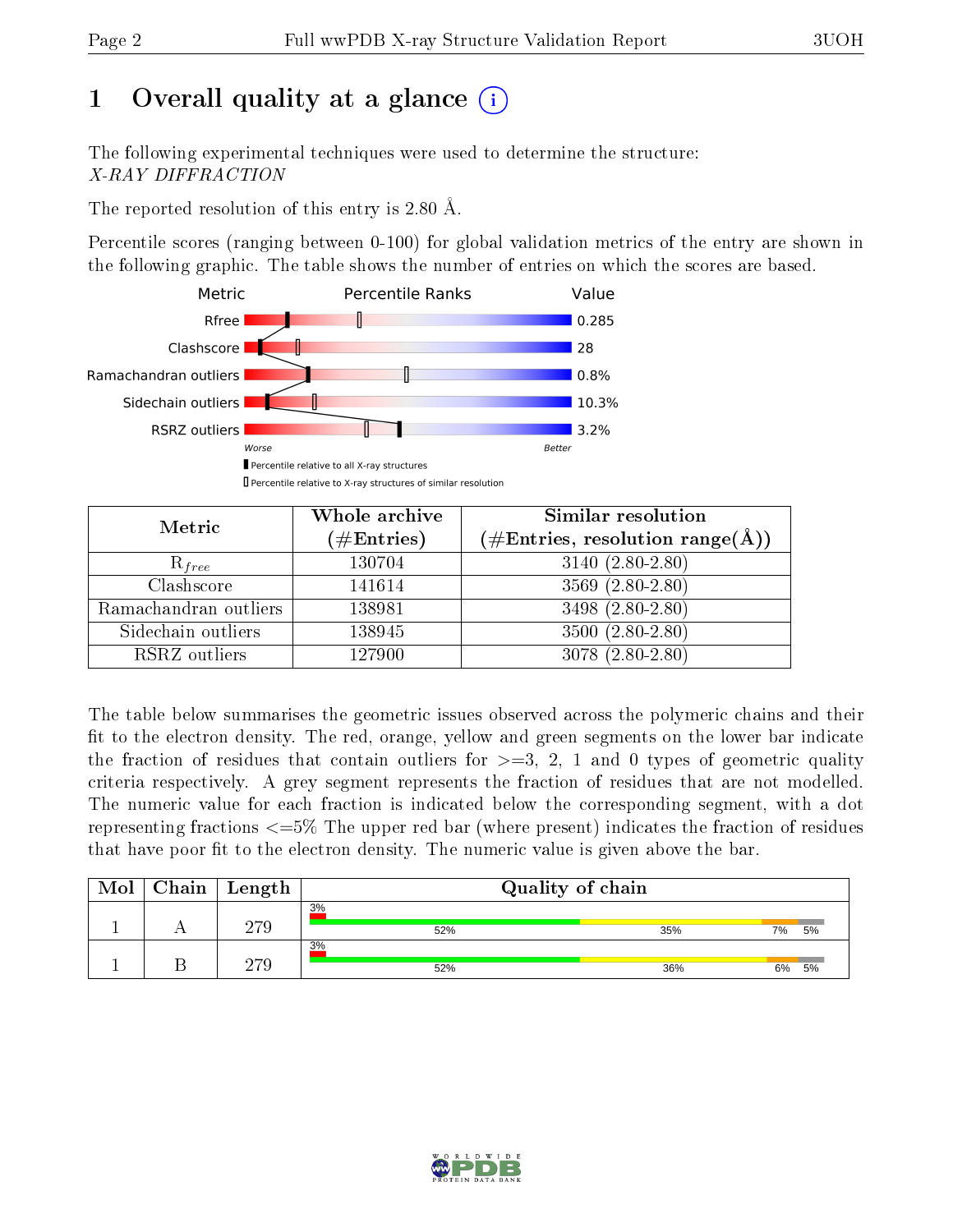# 2 Entry composition (i)

There are 4 unique types of molecules in this entry. The entry contains 4440 atoms, of which 0 are hydrogens and 0 are deuteriums.

In the tables below, the ZeroOcc column contains the number of atoms modelled with zero occupancy, the AltConf column contains the number of residues with at least one atom in alternate conformation and the Trace column contains the number of residues modelled with at most 2 atoms.

Molecule 1 is a protein called Aurora kinase A.

| Mol | $\vert$ Chain $\vert$ Residues |       |                | Atoms |  | $\text{ZeroOcc} \mid \text{AltConf} \mid \text{Trace}$ |  |  |
|-----|--------------------------------|-------|----------------|-------|--|--------------------------------------------------------|--|--|
|     | 264                            | Total | $C = N$        |       |  |                                                        |  |  |
|     |                                | 2169  | 1392 384 387 6 |       |  |                                                        |  |  |
|     | 264                            |       | Total C N O S  |       |  |                                                        |  |  |
|     |                                | 2169  | 1392 384 387 6 |       |  |                                                        |  |  |

There are 2 discrepancies between the modelled and reference sequences:

| Chain | Residue | Modelled | Actual | Comment             | <b>Reference</b> |
|-------|---------|----------|--------|---------------------|------------------|
|       | 287     | ASP      | THR    | ENGINEERED MUTATION | - UNP 014965     |
|       | 287     | A S D    | THR    | ENGINEERED MUTATION | - UNP 014965     |

 Molecule 2 is 4-({4-[(2-bromophenyl)amino]pyrimidin-2-yl}amino)benzoic acid (three-letter code: 0C4) (formula:  $C_{17}H_{13}BrN_4O_2$ ).



| Mol | $\blacksquare$ Chain $\blacksquare$ Residues | Atoms       |  |                            | $ZeroOcc \mid AltConf \mid$ |  |  |  |
|-----|----------------------------------------------|-------------|--|----------------------------|-----------------------------|--|--|--|
|     |                                              | $\rm Total$ |  | $\text{Br} \quad \text{C}$ |                             |  |  |  |

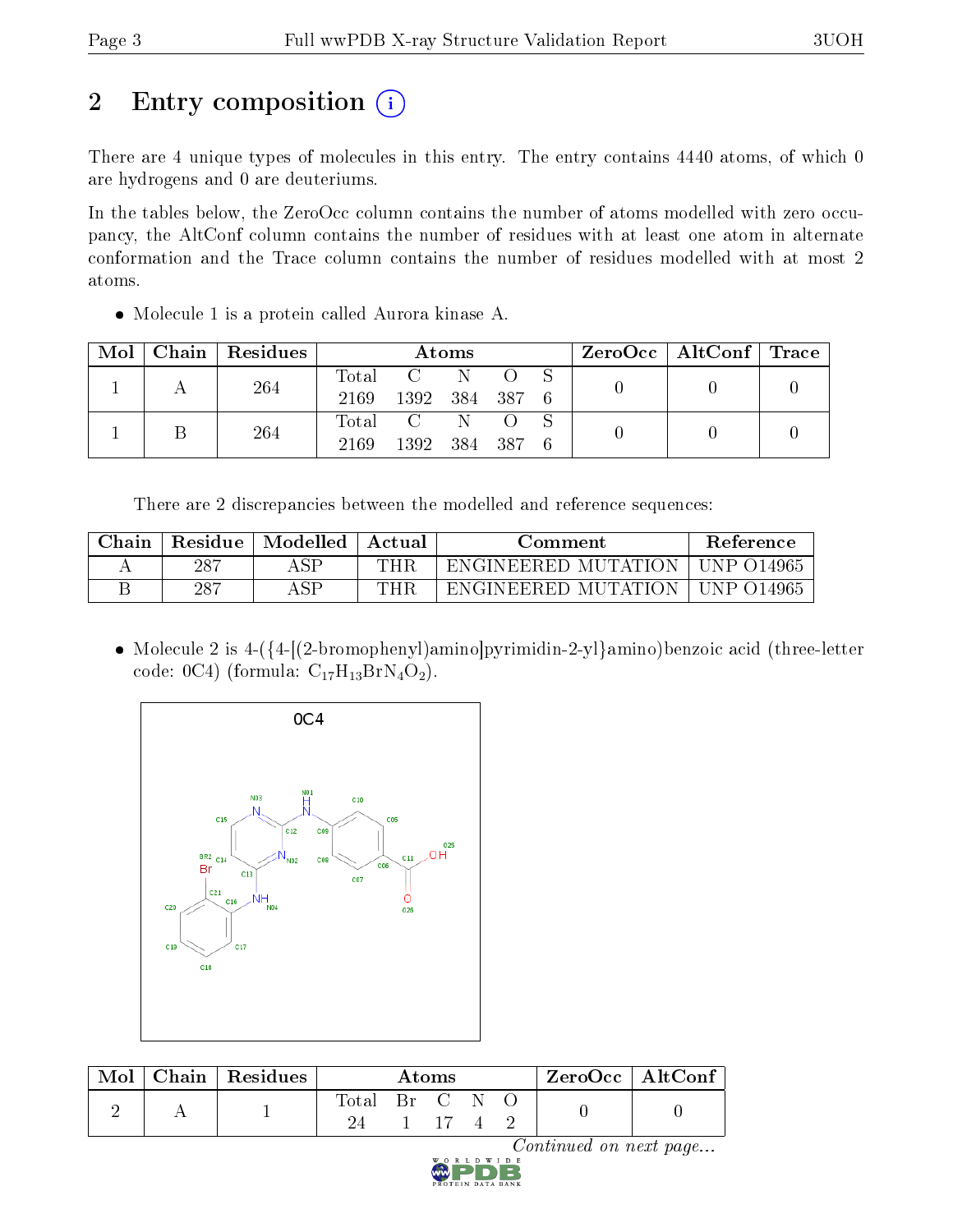| Mol | Chain   Residues | Atoms |  |               | $ZeroOcc \mid AltConf \mid$ |  |  |  |
|-----|------------------|-------|--|---------------|-----------------------------|--|--|--|
|     |                  | Total |  | Br C N<br>-17 |                             |  |  |  |

 $\bullet$  Molecule 3 is 1,2-ETHANEDIOL (three-letter code: EDO) (formula:  $\rm{C_2H_6O_2}).$ 



| Mol | Chain | Residues | Atoms                                                                  | $ZeroOcc \   \ AltConf$ |
|-----|-------|----------|------------------------------------------------------------------------|-------------------------|
| 3   |       |          | Total<br>C<br>$\left($<br>$\overline{2}$<br>$\overline{2}$             |                         |
| 3   | А     |          | $\mathcal{C}$<br>Total<br>$\Omega$<br>$\overline{2}$<br>$\overline{2}$ |                         |
| 3   | А     |          | Total<br>C<br>$\left( \right)$<br>$\overline{2}$<br>$\overline{2}$     |                         |
| 3   | В     |          | Total<br>C<br>$\bigcap$<br>$\overline{2}$<br>$\overline{2}$            |                         |
| 3   | В     |          | Total<br>C<br>$\bigcap$<br>2<br>2                                      |                         |

• Molecule 4 is water.

|  | Mol   Chain   Residues | Atoms                         | ZeroOcc   AltConf |
|--|------------------------|-------------------------------|-------------------|
|  |                        | Total O<br>$\frac{15}{17}$ 17 |                   |
|  |                        | Total O                       |                   |

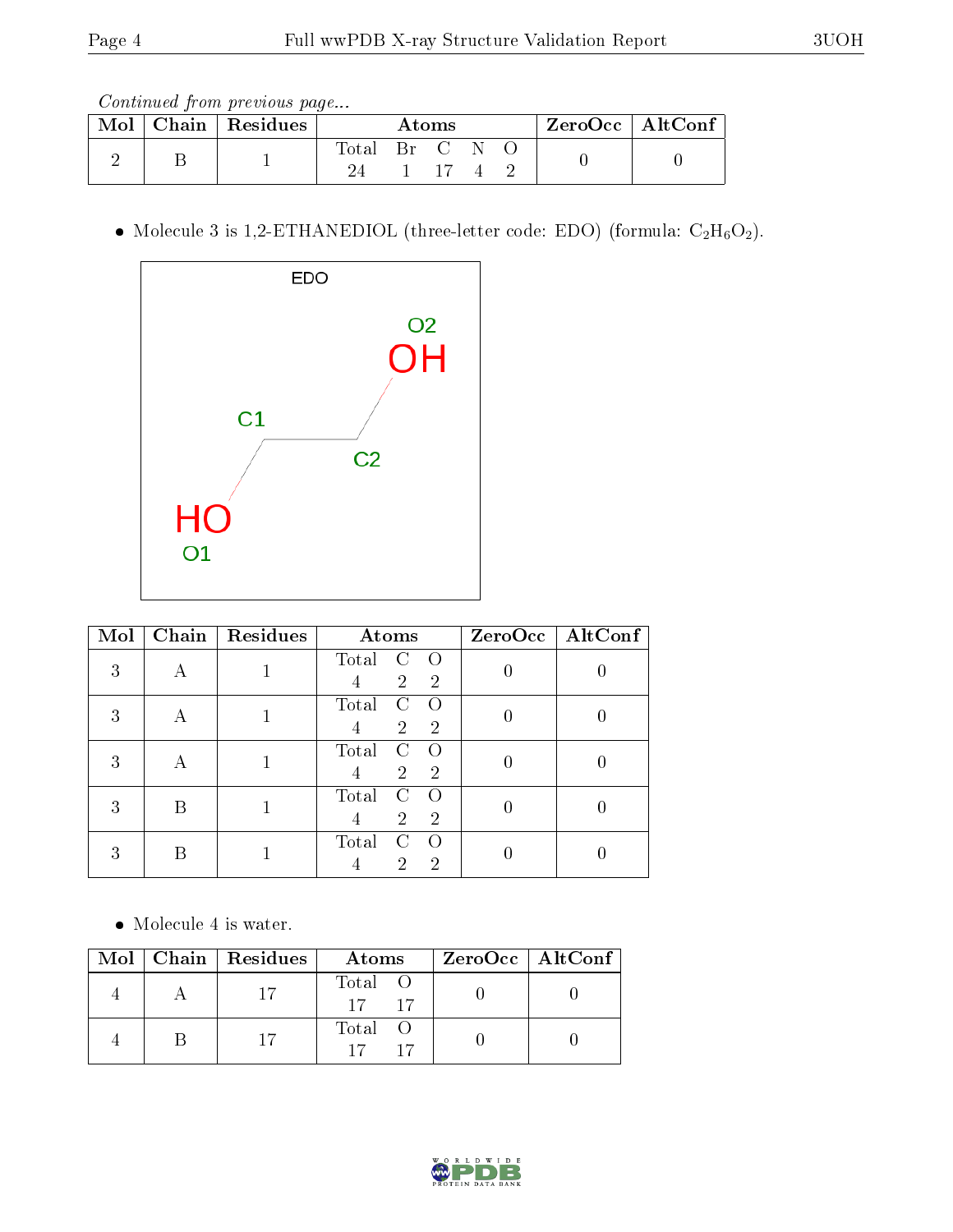# 3 Residue-property plots  $(i)$

These plots are drawn for all protein, RNA and DNA chains in the entry. The first graphic for a chain summarises the proportions of the various outlier classes displayed in the second graphic. The second graphic shows the sequence view annotated by issues in geometry and electron density. Residues are color-coded according to the number of geometric quality criteria for which they contain at least one outlier: green  $= 0$ , yellow  $= 1$ , orange  $= 2$  and red  $= 3$  or more. A red dot above a residue indicates a poor fit to the electron density (RSRZ  $> 2$ ). Stretches of 2 or more consecutive residues without any outlier are shown as a green connector. Residues present in the sample, but not in the model, are shown in grey.



• Molecule 1: Aurora kinase A

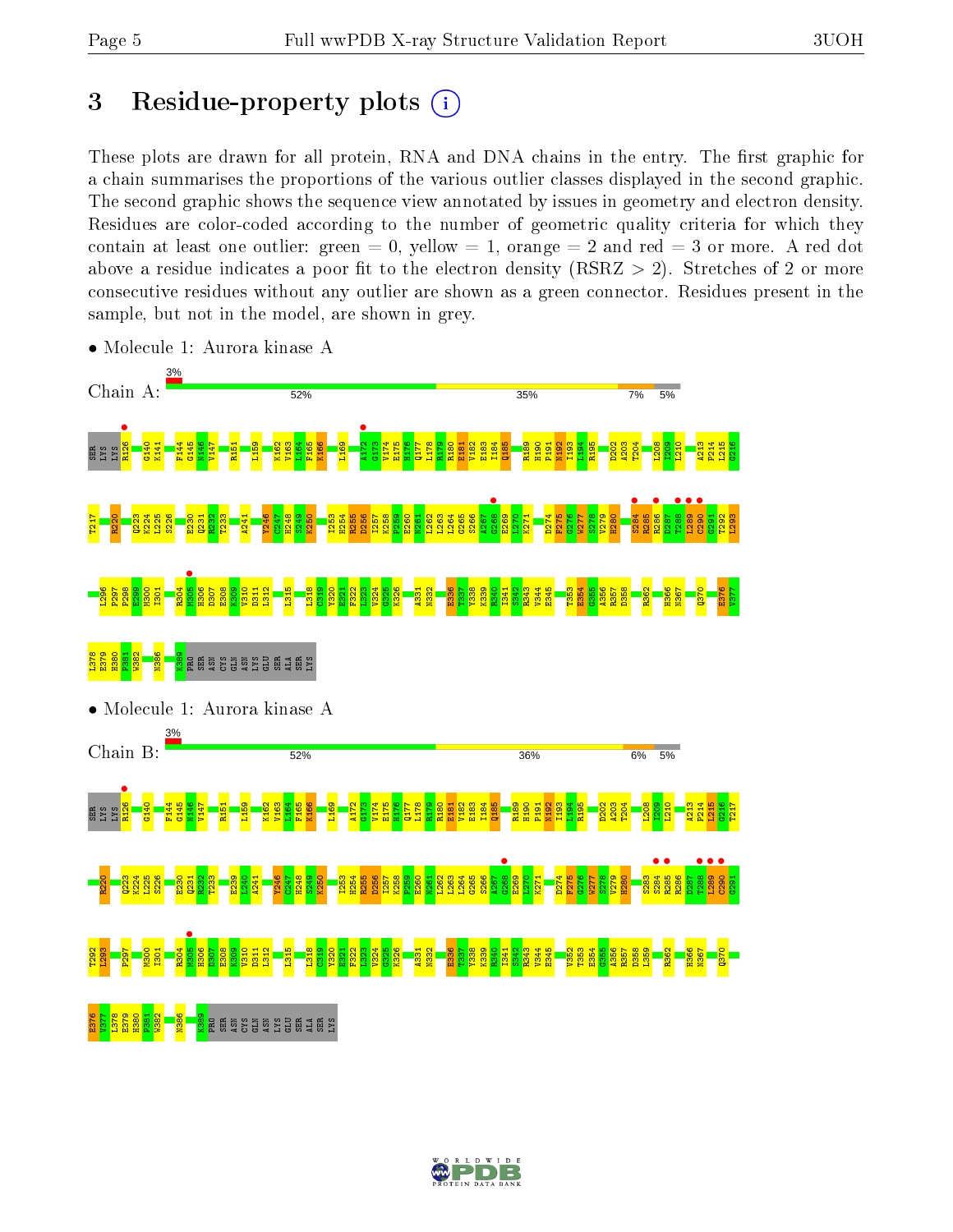# 4 Data and refinement statistics  $(i)$

| Property                                                         | Value                                               | Source     |
|------------------------------------------------------------------|-----------------------------------------------------|------------|
| Space group                                                      | $\overline{P}32$                                    | Depositor  |
| $\overline{\text{Cell}}$ constants                               | $85.75$ Å<br>$85.75\text{\AA}$<br>$76.94\text{\AA}$ |            |
| a, b, c, $\alpha$ , $\beta$ , $\gamma$                           | $90.00^\circ$<br>$90.00^\circ$<br>$120.00^\circ$    | Depositor  |
| Resolution $(A)$                                                 | 19.90<br>2.80<br>$\frac{1}{2}$                      | Depositor  |
|                                                                  | 19.90<br>2.80                                       | <b>EDS</b> |
| % Data completeness                                              | $99.8(19.90-2.80)$                                  | Depositor  |
| (in resolution range)                                            | 99.8 (19.90-2.80)                                   | <b>EDS</b> |
| $R_{merge}$                                                      | 0.06                                                | Depositor  |
| $\mathrm{R}_{sym}$                                               | 0.04                                                | Depositor  |
| $\langle I/\sigma(I) \rangle^{-1}$                               | 5.32 (at $2.79\text{\AA}$ )                         | Xtriage    |
| Refinement program                                               | PHENIX (phenix.refine: 1.7_650)                     | Depositor  |
| $R, R_{free}$                                                    | $\overline{0.230}$ , $\overline{0.288}$             | Depositor  |
|                                                                  | 0.227<br>0.285<br>$\sim$ 400                        | DCC        |
| $R_{free}$ test set                                              | 699 reflections $(4.51\%)$                          | wwPDB-VP   |
| Wilson B-factor $(A^2)$                                          | 56.9                                                | Xtriage    |
| Anisotropy                                                       | 0.064                                               | Xtriage    |
| Bulk solvent $k_{sol}(\text{e}/\text{A}^3), B_{sol}(\text{A}^2)$ | 0.30, 37.5                                          | <b>EDS</b> |
| L-test for twinning <sup>2</sup>                                 | $< L >$ = 0.50, $< L2$ > = 0.33                     | Xtriage    |
|                                                                  | $0.034$ for $-h,-k,l$                               |            |
| Estimated twinning fraction                                      | $0.489$ for h,-h-k,-l                               | Xtriage    |
|                                                                  | $0.035$ for $-k,-h,-l$                              |            |
| $\overline{F_o,F_c}$ correlation                                 | 0.92                                                | <b>EDS</b> |
| Total number of atoms                                            | 4440                                                | wwPDB-VP   |
| Average B, all atoms $(A^2)$                                     | 63.0                                                | wwPDB-VP   |

Xtriage's analysis on translational NCS is as follows: The largest off-origin peak in the Patterson function is  $4.97\%$  of the height of the origin peak. No significant pseudotranslation is detected.

<sup>&</sup>lt;sup>2</sup>Theoretical values of  $\langle |L| \rangle$ ,  $\langle L^2 \rangle$  for acentric reflections are 0.5, 0.333 respectively for untwinned datasets, and 0.375, 0.2 for perfectly twinned datasets.



<span id="page-5-1"></span><span id="page-5-0"></span><sup>1</sup> Intensities estimated from amplitudes.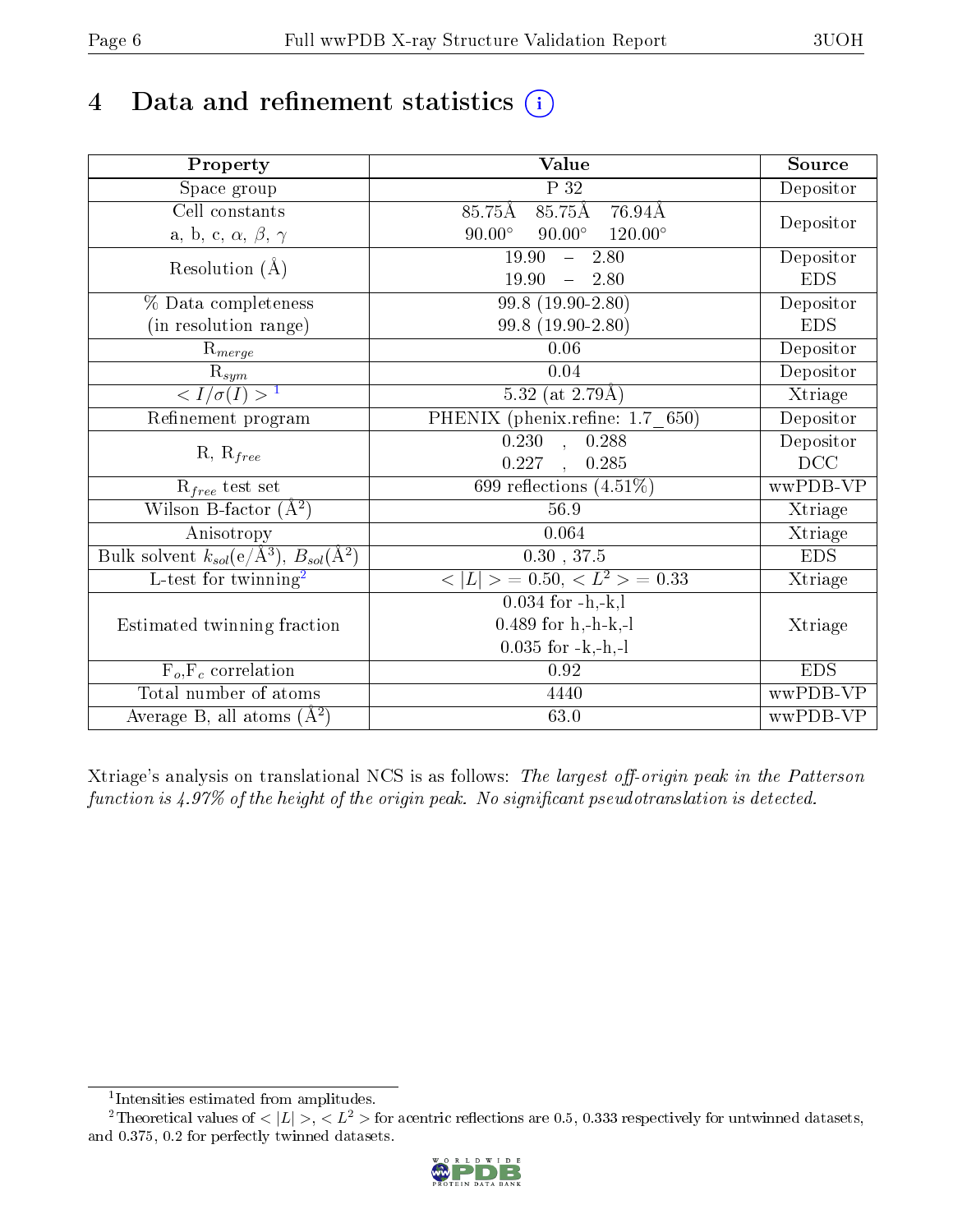# 5 Model quality  $(i)$

## 5.1 Standard geometry  $(i)$

Bond lengths and bond angles in the following residue types are not validated in this section: EDO, 0C4

The Z score for a bond length (or angle) is the number of standard deviations the observed value is removed from the expected value. A bond length (or angle) with  $|Z| > 5$  is considered an outlier worth inspection. RMSZ is the root-mean-square of all Z scores of the bond lengths (or angles).

| Mol | Chain |      | Bond lengths       | Bond angles |                    |  |
|-----|-------|------|--------------------|-------------|--------------------|--|
|     |       | RMSZ | $\# Z  > 5$        | RMSZ        | # $ Z  > 5$        |  |
|     |       | 0.47 | $3/2223$ $(0.1\%)$ | 0.65        | $3/3004$ $(0.1\%)$ |  |
|     |       | 0.47 | $3/2223$ $(0.1\%)$ | 0.62        | $2/3004$ $(0.1\%)$ |  |
| All | АH    | 0.47 | $6/4446$ $(0.1\%)$ | 0.63        | $5/6008$ $(0.1\%)$ |  |

Chiral center outliers are detected by calculating the chiral volume of a chiral center and verifying if the center is modelled as a planar moiety or with the opposite hand.A planarity outlier is detected by checking planarity of atoms in a peptide group, atoms in a mainchain group or atoms of a sidechain that are expected to be planar.

|  | Mol   Chain   $\#\text{Chirality outliers}$   $\#\text{Planarity outliers}$ |
|--|-----------------------------------------------------------------------------|
|  |                                                                             |
|  |                                                                             |
|  |                                                                             |

All (6) bond length outliers are listed below:

| Mol | Chain | Res | Type       | Atoms    |         | Observed $(A)$ | Ideal(A) |
|-----|-------|-----|------------|----------|---------|----------------|----------|
|     |       | 192 | <b>ASN</b> | CG-ND2   | $-6.66$ | 1.16           | 1.32     |
|     |       | 192 | <b>ASN</b> | $CG-ND2$ | $-6.62$ | 1.16           | 1.32     |
|     |       | 354 | GLU        | $CB-CG$  | $-6.19$ | 1.40           | 1.52     |
|     |       | 192 | <b>ASN</b> | $CG-OD1$ | $-6.11$ | 1.10           | 1.24     |
|     | B     | 192 | <b>ASN</b> | $CG-OD1$ | $-6.00$ | 1.10           | 1.24     |
|     | В     | 286 | $\rm{ARG}$ | $CB-CG$  | $-5.63$ | 1.37           | 1.52     |

All (5) bond angle outliers are listed below:

| Mol | Chain | Res | Type | Atoms       |       | Observed $(°)$ | Ideal $(^\circ)$ |
|-----|-------|-----|------|-------------|-------|----------------|------------------|
|     |       | 286 | ARG  | CA-CB-CG    | 1∩ ′  | 129.03         | 113.40           |
|     |       | 286 | ARG  | $NE-CZ-NH1$ | -6.96 | 116.82         | 120.30           |
|     |       | 286 | ARG  | $CB-CG-CD$  | 6.37  | $-128$ 17      | 111.60           |

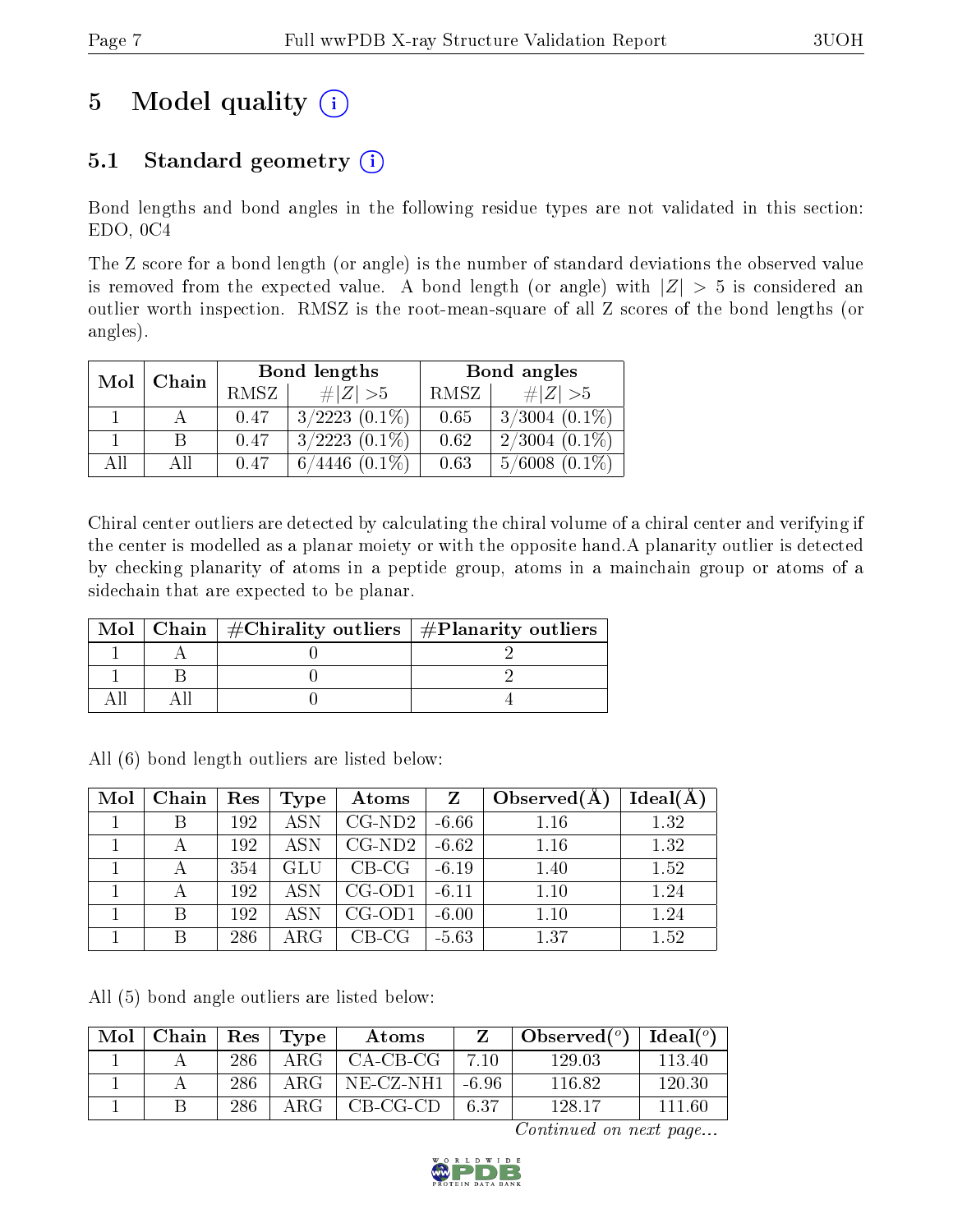Continued from previous page...

| $\text{Mol}$ | $\top$ Chain $\top$ Res $\top$ Type |     |               | Atoms     |         | Observed( $^{\circ}$ )   Ideal( $^{\circ}$ ) |        |
|--------------|-------------------------------------|-----|---------------|-----------|---------|----------------------------------------------|--------|
|              |                                     | 286 | ${\rm ARG}^-$ | NE-CZ-NH2 | 6.29    | 123.45                                       | 120.30 |
|              |                                     | 286 | $\rm{ARG}$    | CA-CB-CG  | $-5.87$ | $100.49\,$                                   | 113.40 |

There are no chirality outliers.

All (4) planarity outliers are listed below:

| Mol | Chain | Res | <b>Type</b> | Group   |
|-----|-------|-----|-------------|---------|
|     |       | 277 | <b>TRP</b>  | Peptide |
|     |       | 289 | LEU         | Peptide |
|     |       | 277 | TRP         | Peptide |
|     |       | 289 | LEU         | Peptide |

### 5.2 Too-close contacts  $(i)$

In the following table, the Non-H and H(model) columns list the number of non-hydrogen atoms and hydrogen atoms in the chain respectively. The H(added) column lists the number of hydrogen atoms added and optimized by MolProbity. The Clashes column lists the number of clashes within the asymmetric unit, whereas Symm-Clashes lists symmetry related clashes.

| Mol | Chain |      | Non-H $\mid$ H(model) | H(added) | Clashes | Symm-Clashes |
|-----|-------|------|-----------------------|----------|---------|--------------|
|     |       | 2169 |                       | 2175     | 127     |              |
|     | В     | 2169 |                       | 2175     | 123     |              |
| 2   | A     | 24   |                       | 12       | 2       |              |
| 2   | В     | 24   |                       | 12       | റ       |              |
| 3   | А     | 12   |                       | 18       |         |              |
| 3   | В     |      |                       | 12       |         |              |
|     | А     | 17   |                       |          |         |              |
|     | В     | 17   |                       |          |         |              |
| All |       | 4440 |                       | 4404     | 244     |              |

The all-atom clashscore is defined as the number of clashes found per 1000 atoms (including hydrogen atoms). The all-atom clashscore for this structure is 28.

All (244) close contacts within the same asymmetric unit are listed below, sorted by their clash magnitude.

| Atom-1                                     | Atom-2                                    | Interatomic<br>distance $(\AA)$ | <b>Clash</b><br>overlap $(\AA)$ |
|--------------------------------------------|-------------------------------------------|---------------------------------|---------------------------------|
| 1:B:174:VAL:HG23                           | $1 \cdot B \cdot 177 \cdot GLN \cdot NE2$ | 1.53                            | l 22                            |
| 1:B:283:SER:O                              | 1: B: 285: ARG: HG3                       | 142                             | 1 18                            |
| $1 \cdot A \cdot 174 \cdot VAI \cdot HG23$ | $1 \cdot A \cdot 177 \cdot GLM \cdot NE2$ | 159                             |                                 |

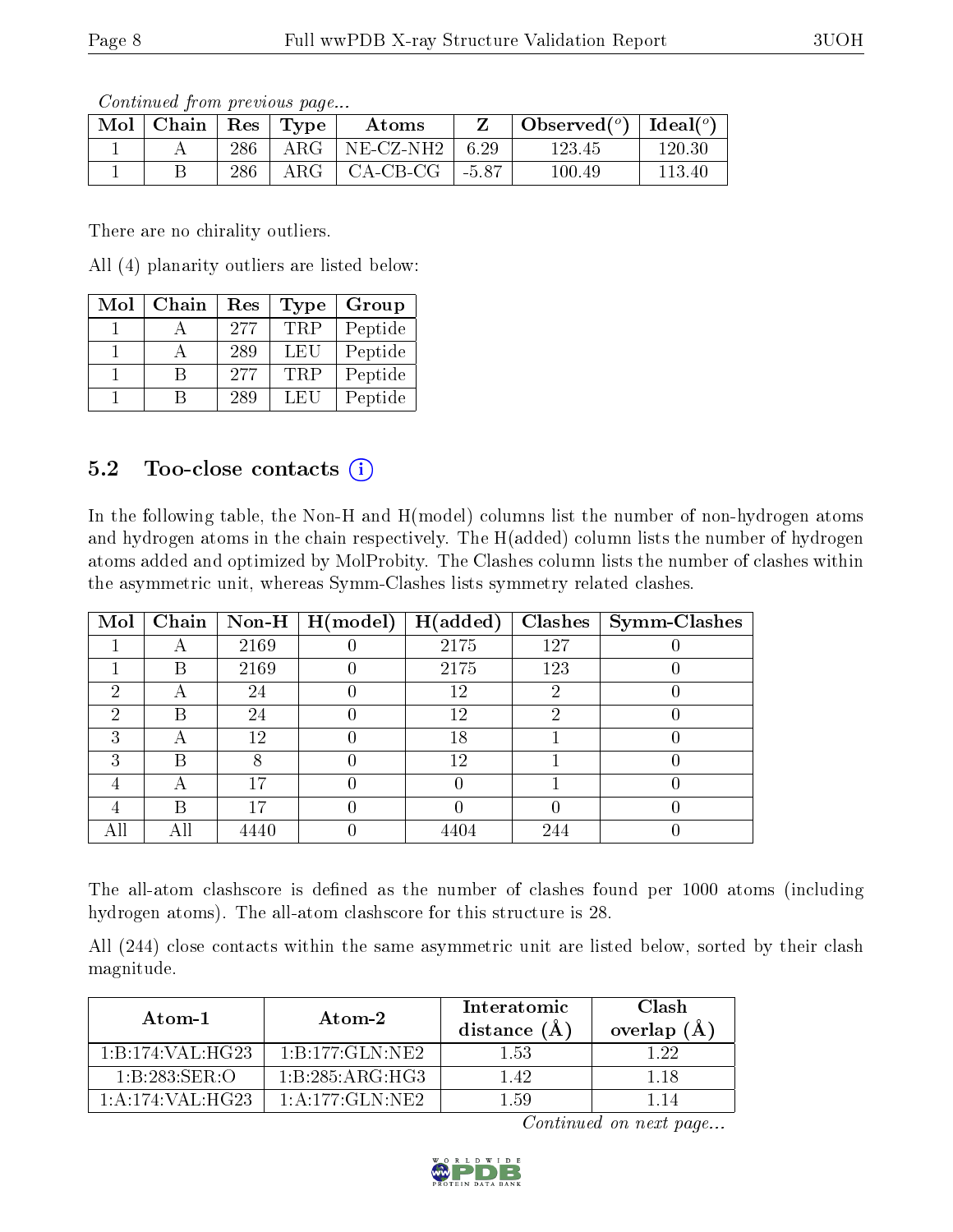| Continuea from previous page |                               | Interatomic    | Clash         |
|------------------------------|-------------------------------|----------------|---------------|
| Atom-1                       | Atom-2                        | distance $(A)$ | overlap $(A)$ |
| 1:B:174:VAL:CG2              | 1:B:177:GLN:NE2               | 2.20           | 1.03          |
| 1:A:174:VAL:CG2              | 1:A:177:GLN:NE2               | 2.23           | 1.01          |
| 1: A:246:TYR:HE2             | 1: A:250: LYS: HG3            | 1.28           | 0.97          |
| 1:A:174:VAL:HG23             | 1:A:177:GLN:HE21              | 1.26           | 0.97          |
| 1:A:246:TYR:CE2              | 1: A:250: LYS: HG3            | 2.04           | 0.93          |
| 1:B:174:VAL:HG23             | $1:B:177:GLN:H\overline{E21}$ | 1.18           | 0.89          |
| 1:B:174:VAL:CG2              | 1:B:177:GLN:HE21              | 1.84           | 0.88          |
| 1:B:215:LEU:CD1              | 1:B:265:GLY:O                 | 2.23           | 0.87          |
| 1:B:174:VAL:HG21             | 1:B:277:TRP:CH2               | 2.08           | 0.87          |
| 1:A:174:VAL:HG21             | 1:A:277:TRP:CH2               | 2.09           | 0.86          |
| 1:B:248:HIS:CE1              | 1:B:253:ILE:HG22              | 2.09           | 0.86          |
| 1:B:175:GLU:N                | 1:B:177:GLN:HE22              | 1.74           | 0.86          |
| 1: A:284: SER:O              | 1: A:285: ARG:HG2             | 1.76           | 0.85          |
| 1:B:215:LEU:HD12             | 1:B:264:LEU:O                 | 1.77           | 0.84          |
| 1:A:248:HIS:CE1              | 1: A:253: ILE: HG22           | 2.12           | 0.84          |
| 1: A: 175: GLU: N            | 1: A:177: GLN: HE22           | 1.74           | 0.84          |
| 1: A:215: LEU: CD1           | 1: A:265: GLY:O               | 2.25           | 0.84          |
| 1:A:189:ARG:O                | 1: A:246:TYR:HE1              | 1.61           | 0.82          |
| 1:B:246:TYR:CE2              | 1:B:250:LYS:HG3               | 2.14           | 0.82          |
| 1:B:166:LYS:HA               | 1:B:169:LEU:HB2               | 1.62           | 0.81          |
| 1: A: 166: LYS: HA           | 1: A: 169: LEU: HB2           | 1.63           | 0.81          |
| 1: A:246:TYR:HE2             | 1: A:250: LYS: CG             | 1.94           | 0.79          |
| 1:B:181:GLU:O                | 1:B:184:ILE:HG13              | 1.83           | 0.78          |
| 1:B:215:LEU:HD11             | 1:B:265:GLY:O                 | 1.82           | 0.78          |
| 1:A:174:VAL:CG2              | 1:A:177:GLN:HE21              | 1.89           | 0.76          |
| 1:A:181:GLU:O                | 1: A:184: ILE: HG13           | 1.87           | 0.74          |
| $1:B:343:ARG:H\overline{D2}$ | 1:B:345:GLU:OE1               | 1.88           | 0.74          |
| 1: A:215:LEU:HD11            | 1: A:265: GLY:O               | 1.88           | 0.73          |
| 1:A:343:ARG:HD2              | 1:A:345:GLU:OE1               | 1.89           | 0.71          |
| $1: A:215:$ LEU:HD12         | 1:A:264:LEU:O                 | 1.91           | 0.71          |
| 1: A: 367: ASN: HB3          | 1:A:370:GLN:HG3               | 1.73           | 0.70          |
| 1:B:367:ASN:HB3              | 1:B:370:GLN:HG3               | 1.73           | 0.69          |
| 1: A:174: VAL:HG21           | 1: A:277:TRP:HH2              | 1.56           | 0.68          |
| 1:B:246:TYR:HE2              | 1:B:250:LYS:HG3               | 1.56           | 0.68          |
| 1:B:174:VAL:HG21             | 1:B:277:TRP:HH2               | 1.54           | 0.68          |
| 1: A:178:LEU:HD13            | 1: A:277:TRP:CH2              | 2.29           | 0.68          |
| 1: A:181: GLU: HA            | 1: A:184: ILE: HG13           | 1.76           | 0.67          |
| 1: A:246:TYR:HD2             | 1:A:246:TYR:O                 | 1.78           | 0.67          |
| 1:B:246:TYR:HE2              | 1: B: 250: LYS: CG            | 2.07           | 0.67          |
| 1:A:353:THR:O                | 1:A:356:ALA:HB3               | 1.95           | 0.66          |
| 1:B:178:LEU:HD13             | 1:B:277:TRP:CH2               | 2.30           | 0.66          |

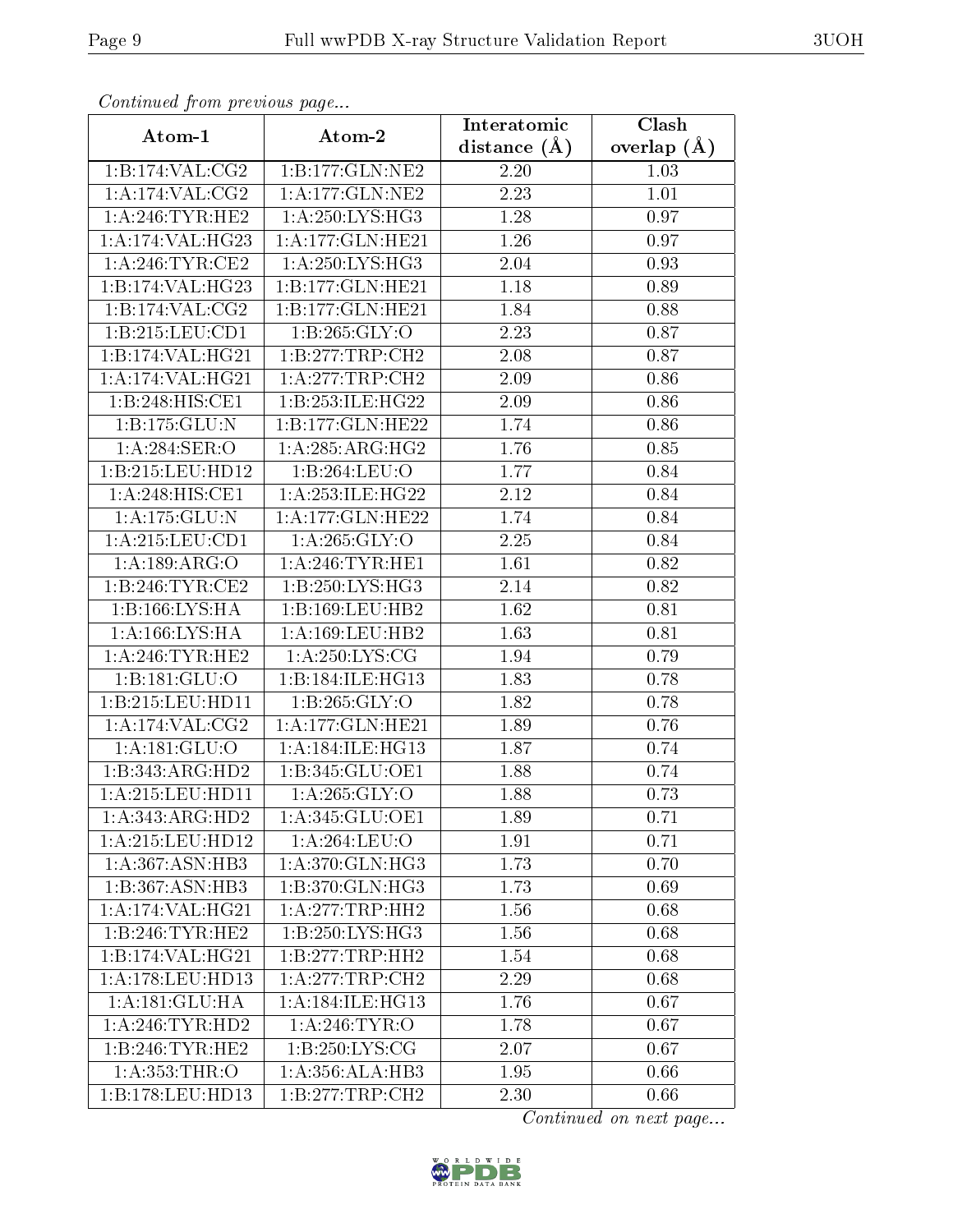| сонинией јтот ртеvиоиз раде |                    | Interatomic    | Clash         |
|-----------------------------|--------------------|----------------|---------------|
| Atom-1                      | Atom-2             | distance $(A)$ | overlap $(A)$ |
| 1:A:215:LEU:HD13            | 1: A:265: GLY:O    | 1.95           | 0.66          |
| 1: A:290:CYS:H              | 1:A:292:THR:HG23   | 1.61           | 0.66          |
| 1:A:141:LYS:HE2             | 4: A:18: HOH:O     | 1.96           | 0.65          |
| 1: A:246:TYR:CD2            | 1: A:246:TYR:C     | 2.69           | 0.65          |
| 1:B:189:ARG:O               | 1:B:246:TYR:HE1    | 1.80           | 0.64          |
| 1:A:189:ARG:O               | 1: A:246:TYR:CE1   | 2.48           | 0.64          |
| 1:B:290:CYS:H               | 1:B:292:THR:HG23   | 1.63           | 0.64          |
| 1:A:184:ILE:HD12            | 1:A:185:GLN:N      | 2.12           | 0.64          |
| 1:B:353:THR:O               | 1:B:356:ALA:HB3    | 1.97           | 0.64          |
| 1:B:181:GLU:HA              | 1:B:184:ILE:HG13   | 1.80           | 0.64          |
| 1:B:184:ILE:HD12            | 1:B:185:GLN:N      | 2.13           | 0.63          |
| 1:B:217:THR:O               | 1:B:220:ARG:HG2    | 1.99           | 0.63          |
| 1:A:217:THR:O               | 1:A:220:ARG:HG2    | 1.98           | 0.63          |
| 1: A: 338: TYR: CD1         | 1:B:338:TYR:CD1    | 2.87           | 0.62          |
| 1:A:255:ARG:HG3             | 1: A:255:ARG:HH21  | 1.65           | 0.62          |
| 1: A:202: ASP:CG            | 1:A:203:ALA:H      | 2.02           | 0.62          |
| 1:B:202:ASP:CG              | 1:B:203:ALA:H      | 2.02           | 0.61          |
| 1:B:354:GLU:HA              | 1:B:357:ARG:HB2    | 1.82           | 0.61          |
| 1: A: 353: THR: HG21        | 1:A:382:TRP:NE1    | 2.17           | 0.60          |
| 1:B:189:ARG:O               | 1: B:246: TYR: CE1 | 2.54           | 0.60          |
| 1: A:255: ARG: HG3          | 1:A:255:ARG:NH2    | 2.17           | 0.59          |
| 1:B:246:TYR:CE2             | 1:B:250:LYS:CG     | 2.83           | 0.59          |
| 1:B:297:PRO:HG2             | 1:B:300:MET:HG3    | 1.85           | 0.58          |
| 1:A:190:HIS:CD2             | 1: A:246:TYR:HD1   | 2.22           | 0.58          |
| 2:B:1:0C4:H6                | 2:B:1:0C4:N02      | 2.18           | 0.58          |
| 1:B:353:THR:HG21            | 1:B:382:TRP:NE1    | 2.18           | 0.58          |
| 1:A:147:VAL:HG22            | 1:A:162:LYS:HG3    | 1.85           | 0.58          |
| 1:A:256:ASP:HB2             | 1:A:274:ASP:OD1    | 2.04           | 0.58          |
| 1:A:182:VAL:HG12            | 1: A:275:PHE:HZ    | 1.69           | 0.58          |
| 1: A: 353: THR: HG23        | 1:A:356:ALA:H      | 1.68           | 0.58          |
| 1: A: 233: THR: HG23        | 1: A:322: PHE:HD2  | 1.69           | 0.57          |
| 1: A: 177: GLN: H           | 1: A: 177: GLN: CD | 2.07           | 0.57          |
| 1: A:297: PRO:HG2           | 1: A:300:MET:HG3   | 1.85           | 0.57          |
| 1:B:174:VAL:HG22            | 1:B:177:GLN:NE2    | 2.17           | 0.57          |
| 1:B:246:TYR:CD2             | 1:B:246:TYR:C      | 2.76           | 0.57          |
| 1:B:255:ARG:HG3             | 1:B:255:ARG:HH21   | 1.69           | 0.57          |
| 1: A:246:TYR:HD2            | 1: A:246:TYR:C     | 2.06           | 0.57          |
| 1:B:266:SER:N               | 1:B:269:GLU:OE2    | 2.38           | 0.57          |
| 1:B:256:ASP:HB2             | 1:B:274:ASP:OD1    | 2.04           | 0.57          |
| $1:$ A:174:VAL:HG22         | 1:A:177:GLN:NE2    | 2.17           | 0.57          |
| 1:B:233:THR:HG23            | 1:B:322:PHE:HD2    | 1.70           | 0.57          |

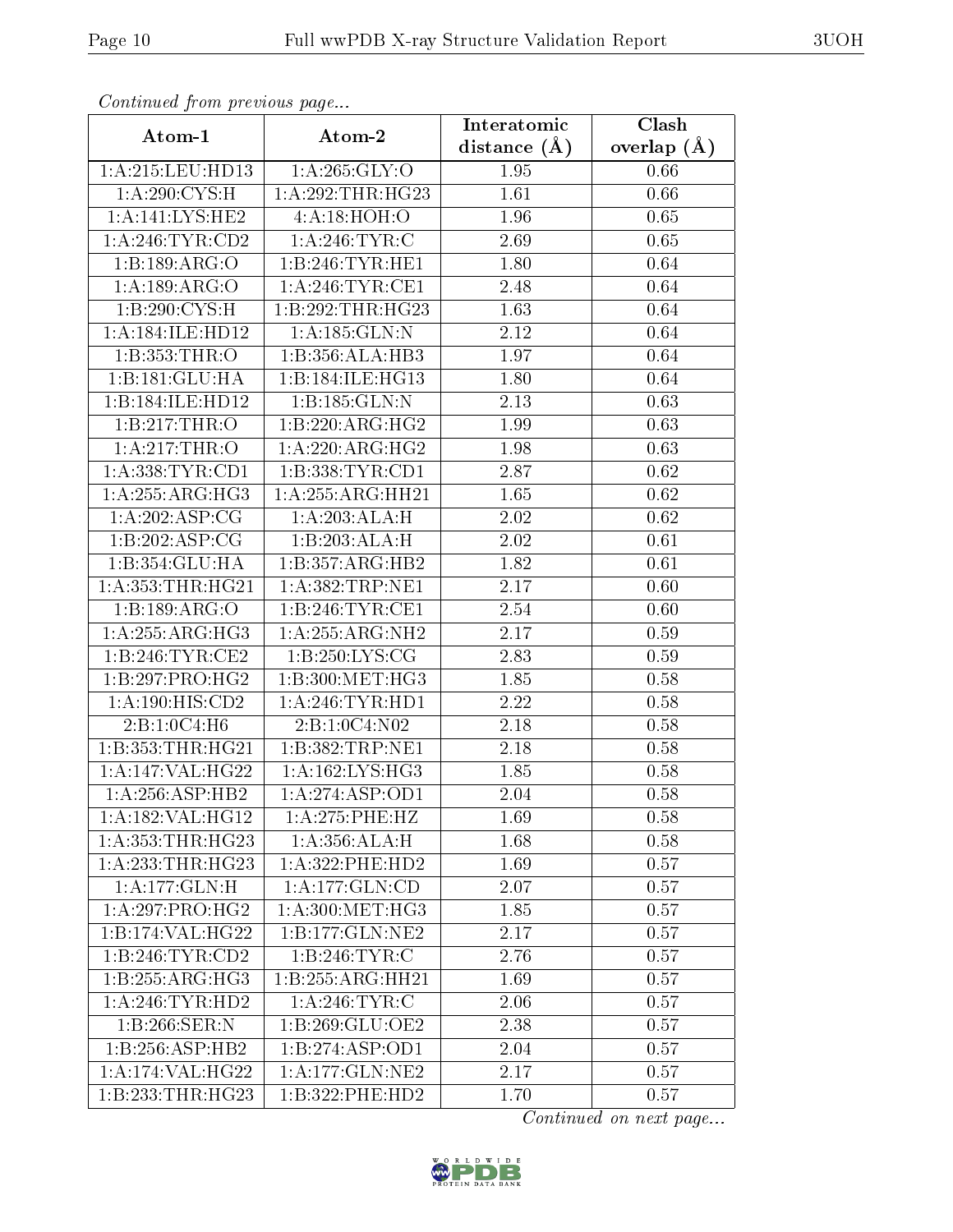| Continued from previous page |                              | Interatomic      | Clash         |  |
|------------------------------|------------------------------|------------------|---------------|--|
| Atom-1                       | Atom-2                       | distance $(\AA)$ | overlap $(A)$ |  |
| 1:B:147:VAL:HG22             | 1:B:162:LYS:HG3              | 1.85             | 0.56          |  |
| 1:A:208:LEU:HD13             | 1: A:275:PHE:CE2             | 2.41             | 0.56          |  |
| 1:B:359:LEU:HD13             | 1:B:380:HIS:CD2              | 2.41             | 0.56          |  |
| $1:B:181:\overline{GLU:O}$   | 1:B:184:ILE:N                | 2.39             | 0.55          |  |
| 1:B:177:GLN:H                | $1:B:177:\overline{GLN:CD}$  | 2.10             | 0.55          |  |
| 1:B:190:HIS:HB2              | 1:B:246:TYR:CD1              | 2.41             | 0.55          |  |
| 1:B:126:ARG:HB2              | 1:B:126:ARG:NH1              | 2.22             | 0.55          |  |
| 1:B:182:VAL:HG12             | 1:B:275:PHE:HZ               | 1.71             | $0.55\,$      |  |
| 2:A:2:0C4:H6                 | 2:A:2:0C4:N02                | 2.21             | $0.55\,$      |  |
| 1:B:255:ARG:NH2              | 1:B:255:ARG:HG3              | 2.21             | 0.55          |  |
| 1: A:174: VAL:HG23           | 1: A: 177: GLN: CD           | 2.25             | 0.55          |  |
| 1:B:174:VAL:C                | 1:B:177:GLN:HE22             | 2.10             | 0.55          |  |
| 1:B:208:LEU:HD13             | 1: B: 275: PHE: CE2          | 2.42             | 0.55          |  |
| 1:B:174:VAL:HG23             | 1:B:177:GLN:CD               | 2.24             | $0.54\,$      |  |
| 1:A:366:HIS:ND1              | 3:A:5:EDO:H21                | 2.23             | 0.54          |  |
| 1:B:310:VAL:HG12             | 1:B:311:ASP:N                | 2.22             | 0.54          |  |
| 1: A:181: GLU:CA             | 1: A:184: ILE: HG13          | 2.37             | 0.54          |  |
| 1:B:353:THR:HG23             | 1:B:356:ALA:H                | 1.73             | $0.54\,$      |  |
| 1: A: 181: GLU:O             | 1:A:184:ILE:N                | 2.40             | 0.54          |  |
| 1: A:140: GLY:HA2            | 1: A:280: HIS:O              | 2.08             | 0.53          |  |
| 1:A:310:VAL:HG12             | $1:A:311:$ ASP:N             | 2.22             | 0.53          |  |
| 1:B:256:ASP:N                | 1:B:274:ASP:OD1              | 2.33             | 0.53          |  |
| 1:B:140:GLY:HA2              | 1:B:280:HIS:O                | 2.09             | 0.53          |  |
| 1:A:215:LEU:HD12             | 1: A:215:LEU:H               | 1.74             | 0.53          |  |
| 1:B:230:GLU:HB3              | 1:B:382:TRP:CZ2              | 2.44             | 0.53          |  |
| 1: A:126: ARG: NH1           | $1:A:126:ARG:\overline{HB2}$ | 2.23             | 0.52          |  |
| 1:B:175:GLU:N                | 1:B:177:GLN:NE2              | 2.53             | 0.52          |  |
| 1:A:354:GLU:HA               | 1:A:357:ARG:HB2              | 1.91             | $0.52\,$      |  |
| 1:A:241:ALA:HB3              | 1:A:378:LEU:HD21             | 1.91             | 0.52          |  |
| 1:A:230:GLU:HB3              | 1:A:382:TRP:CZ2              | 2.45             | 0.51          |  |
| 1:B:215:LEU:HD13             | 1:B:265:GLY:O                | 2.06             | 0.51          |  |
| $1:A:297:PRO:\overline{O}$   | 1:A:301:ILE:HG13             | 2.11             | 0.51          |  |
| 1:B:241:ALA:HB3              | 1:B:378:LEU:HD21             | 1.92             | 0.51          |  |
| 1: A:266: SER: N             | 1: A:269: GLU:OE2            | 2.44             | 0.51          |  |
| 1:B:225:LEU:N                | 1:B:225:LEU:HD23             | 2.26             | 0.51          |  |
| 1:A:147:VAL:HG23             | 1: A:279: VAL:HGI1           | 1.93             | 0.51          |  |
| 1:A:181:GLU:HA               | 1: A:184: ILE: CG1           | 2.39             | 0.50          |  |
| 1: A:258: LYS: HG3           | 1: A:260: GLU:OE2            | 2.11             | 0.50          |  |
| 1:A:225:LEU:N                | 1: A: 225: LEU: HD23         | 2.27             | 0.50          |  |
| 1:B:190:HIS:HB2              | 1:B:246:TYR:HDI              | 1.75             | 0.50          |  |
| 1:B:297:PRO:O                | 1:B:301:ILE:HG13             | 2.12             | 0.50          |  |

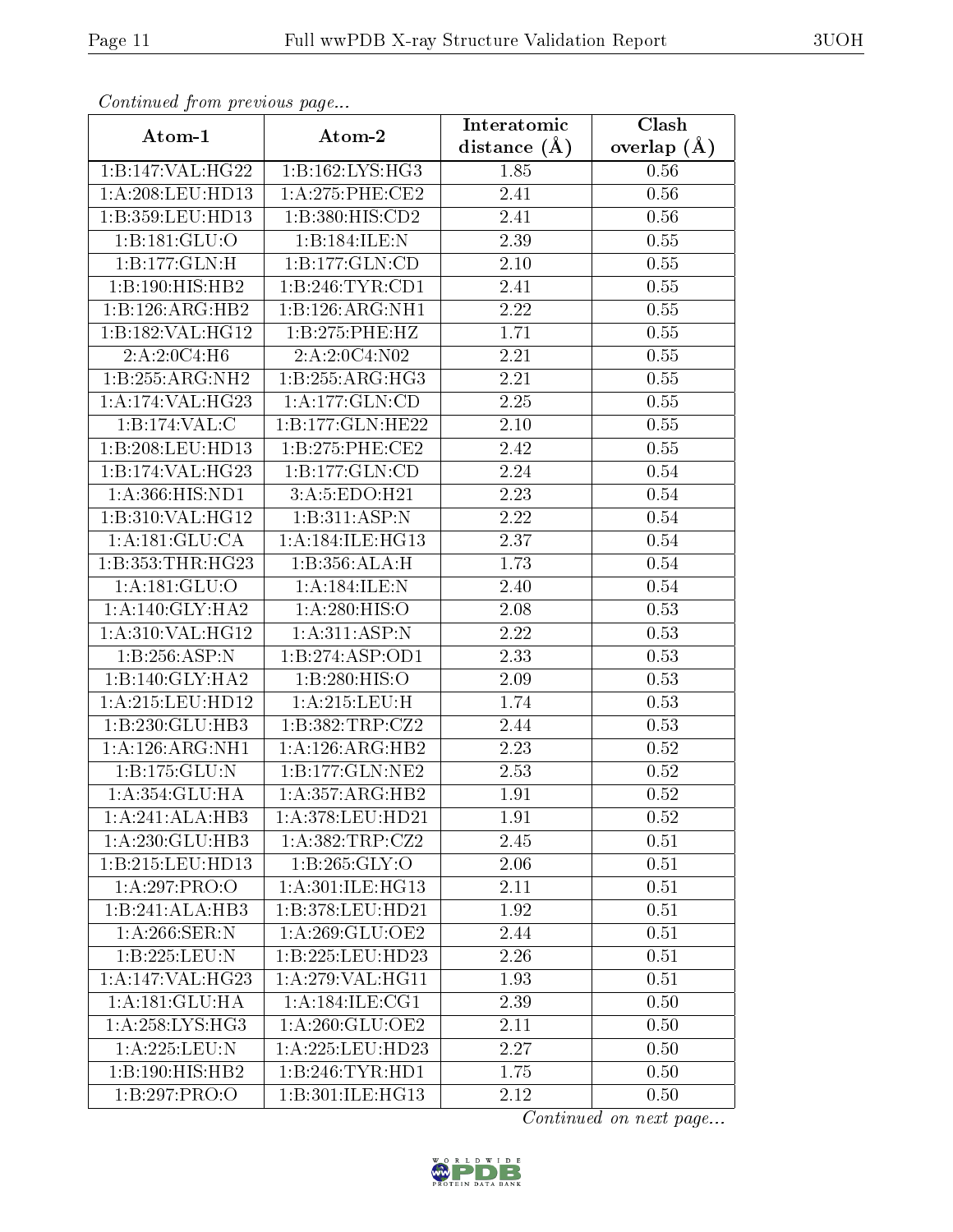| Continuea from previous page |                                | Interatomic      | Clash         |
|------------------------------|--------------------------------|------------------|---------------|
| Atom-1                       | Atom-2                         | distance $(\AA)$ | overlap $(A)$ |
| 1:B:147:VAL:HG23             | 1:B:279:VAL:HG11               | 1.93             | 0.50          |
| 1:A:358:ASP:O                | 1:A:362:ARG:HG3                | 2.12             | 0.50          |
| 1:B:162:LYS:HD3              | 1:B:208:LEU:HD12               | 1.94             | 0.50          |
| 1:B:366:HIS:HB3              | 3:B:4:EDO:H22                  | 1.93             | 0.50          |
| 1:A:190:HIS:HB2              | 1:A:246:TYR:CD1                | 2.47             | 0.50          |
| 1:B:144:PHE:CD2              | 1:B:277:TRP:HB2                | 2.47             | 0.50          |
| 1:A:301:ILE:HD12             | 1:A:341:ILE:HG21               | 1.94             | 0.50          |
| 1: A:174: VAL: CG2           | 1:A:277:TRP:CH2                | 2.90             | 0.49          |
| 1:A:144:PHE:CD2              | 1: A:277:TRP:HB2               | 2.47             | 0.49          |
| 1:A:175:GLU:N                | 1: A:177: GLN:NE2              | 2.52             | 0.49          |
| 1:A:174:VAL:CC               | 1: A:177: GLN: HE22            | 2.14             | 0.49          |
| 1:B:246:TYR:O                | 1:B:246:TYR:HD2                | 1.95             | 0.49          |
| 1:A:256:ASP:N                | 1:A:274:ASP:OD1                | 2.37             | 0.49          |
| 1:A:162:LYS:HD3              | 1:A:208:LEU:HD12               | 1.94             | 0.49          |
| 1:B:192:ASN:O                | 1:B:271:LYS:HA                 | 2.12             | 0.49          |
| 1:B:353:THR:HG21             | 1:B:382:TRP:HE1                | 1.78             | 0.49          |
| 1:A:202:ASP:OD1              | 1:A:203:ALA:N                  | 2.46             | 0.49          |
| 1:B:358:ASP:O                | 1:B:362:ARG:HG3                | 2.13             | 0.49          |
| 1:B:181:GLU:CA               | 1:B:184:ILE:HG13               | 2.42             | 0.48          |
| 1:B:174:VAL:CG2              | 1:B:277:TRP:CH2                | 2.90             | 0.48          |
| 1: A:246:TYR:CE2             | 1: A:250: LYS: CG              | 2.80             | 0.48          |
| 1: A: 304: ARG: CG           | 1:B:289:LEU:HD21               | 2.44             | 0.48          |
| 1:B:301:ILE:HD12             | 1:B:341:ILE:HG21               | 1.94             | 0.48          |
| 1:A:177:GLN:O                | $1: A:181: \overline{GLU:OE1}$ | 2.32             | 0.48          |
| 1:A:376:GLU:HA               | 1:A:379:GLU:HB2                | 1.95             | 0.48          |
| 1:A:293:LEU:H                | 1:A:293:LEU:HD12               | 1.79             | 0.48          |
| 1:B:376:GLU:HA               | 1:B:379:GLU:HB2                | 1.95             | 0.47          |
| 1: A: 190: HIS: HB3          | 1:A:193:ILE:HG13               | 1.96             | 0.47          |
| 1: A:289:LEU:HD21            | 1:B:304:ARG:CG                 | 2.44             | 0.47          |
| 1:A:184:ILE:HD12             | 1:A:184:ILE:C                  | 2.35             | 0.47          |
| 1:B:220:ARG:O                | 1:B:224:LYS:HD3                | 2.15             | 0.47          |
| 1:B:258:LYS:HG3              | 1:B:260:GLU:OE2                | 2.13             | 0.47          |
| 1:A:220:ARG:O                | 1: A: 224: LYS: HD3            | 2.15             | 0.47          |
| 1:B:184:ILE:HD12             | 1:B:184:ILE:C                  | 2.35             | 0.47          |
| 1:B:181:GLU:HA               | 1:B:184:ILE:CG1                | 2.44             | 0.47          |
| 1:B:358:ASP:OD2              | 1:B:362:ARG:HD2                | 2.15             | 0.47          |
| 1:B:293:LEU:H                | 1:B:293:LEU:HD12               | 1.80             | 0.47          |
| 1:B:178:LEU:O                | 1:B:182:VAL:HG13               | 2.15             | 0.47          |
| 1:B:174:VAL:CG2              | 1:B:277:TRP:HH2                | 2.23             | 0.47          |
| 1:A:192:ASN:O                | 1: A:271: LYS: HA              | 2.14             | 0.47          |
| 1:A:174:VAL:CG2              | 1: A:277:TRP:HH2               | 2.24             | 0.47          |

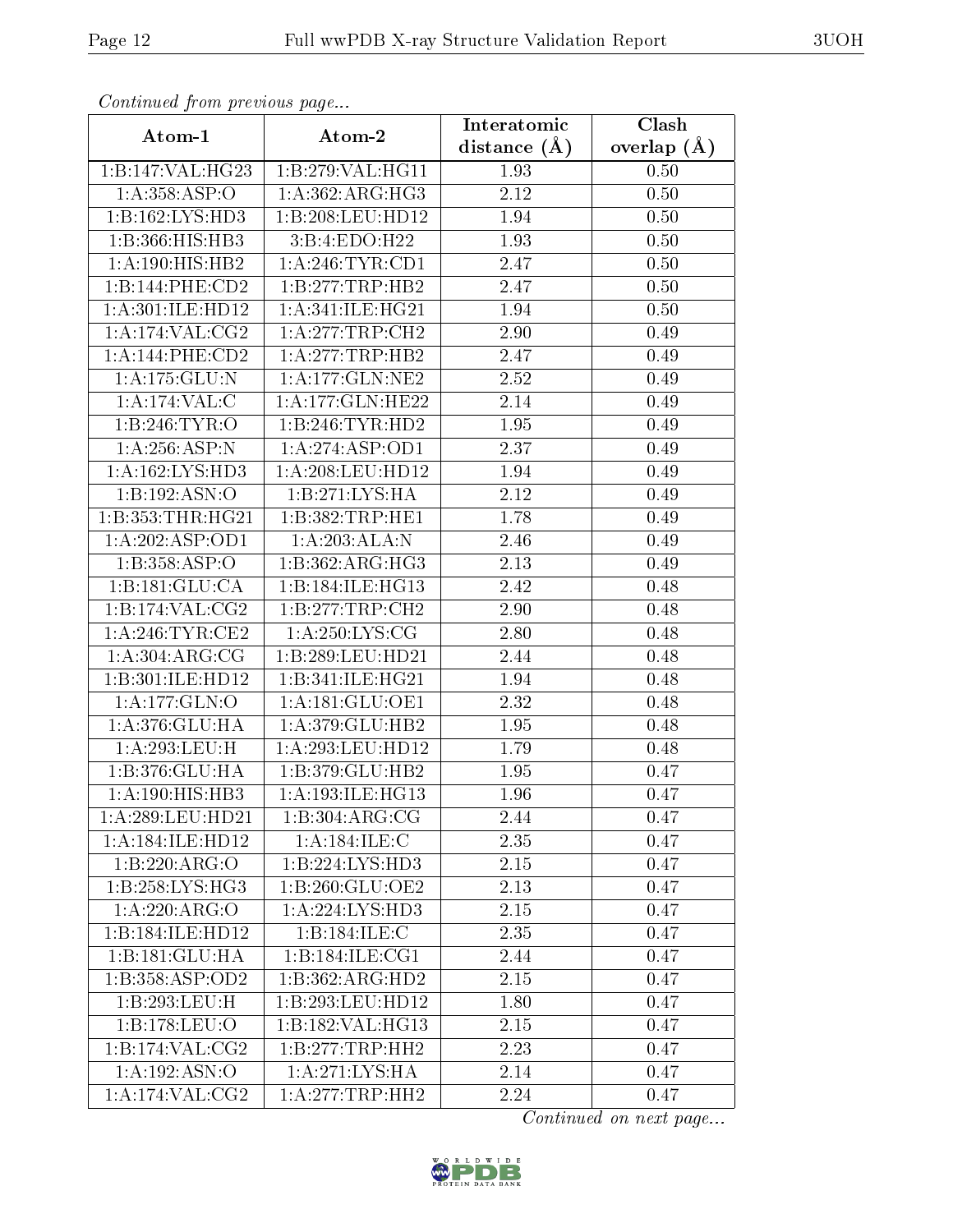| Continuea from previous page |                                    | Interatomic       | Clash         |
|------------------------------|------------------------------------|-------------------|---------------|
| Atom-1                       | Atom-2                             | distance $(A)$    | overlap $(A)$ |
| 1: A:304: ARG: HG3           | 1:B:289:LEU:HD21                   | 1.97              | 0.46          |
| 1: A: 353: THR: CG2          | 1: A: 356: ALA:H                   | 2.29              | 0.46          |
| 1:B:145:GLY:HA3              | 1:B:163:VAL:O                      | 2.16              | 0.46          |
| 1:B:144:PHE:HD2              | 1:B:277:TRP:HB2                    | 1.81              | 0.46          |
| 1:B:352:VAL:HG12             | 1: B: 353: THR:O                   | 2.15              | 0.46          |
| 1: A:144: PHE:HD2            | 1:A:277:TRP:HB2                    | 1.81              | 0.46          |
| 1:A:306:HIS:HB2              | 1:A:310:VAL:HG23                   | 1.98              | 0.46          |
| 1:A:231:GLN:OE1              | 1: A: 386: ASN: HB3                | 2.15              | 0.46          |
| 1:B:254:HIS:CE1              | 1:B:300:MET:SD                     | 3.09              | 0.46          |
| 1:A:289:LEU:HD21             | 1:B:304:ARG:HG3                    | 1.96              | 0.46          |
| 1: A: 353: THR: HG21         | 1: A: 382: TRP: HE1                | 1.78              | 0.46          |
| 1:B:263:LEU:HD11             | 2:B:1:0C4:BR2                      | 2.71              | 0.46          |
| 1: A:178: LEU:O              | $1:A:182:\overline{VAL}:HG13$      | 2.15              | 0.46          |
| 1:A:145:GLY:HA3              | 1:A:163:VAL:O                      | 2.16              | 0.46          |
| 1:A:331:ALA:HB1              | 1: A: 336: GLU: HG2                | 1.98              | 0.46          |
| 1:B:246:TYR:CD2              | 1:B:246:TYR:O                      | 2.68              | 0.46          |
| 1:B:344:VAL:O                | 1:B:344:VAL:HG12                   | 2.15              | 0.46          |
| 1:A:177:GLN:N                | 1: A: 177: GLN: CD                 | 2.70              | 0.45          |
| 1:B:165:PHE:O                | 1:B:204:THR:O                      | 2.33              | 0.45          |
| 1: A:263:LEU:HD11            | 2:A:2:0C4:BR2                      | 2.71              | $0.45\,$      |
| 1:A:344:VAL:O                | 1:A:344:VAL:HG12                   | 2.16              | 0.45          |
| 1:B:331:ALA:HB1              | 1:B:336:GLU:HG2                    | 1.97              | 0.45          |
| 1:A:358:ASP:OD2              | 1:A:380:HIS:HE1                    | 2.00              | 0.45          |
| 1:B:231:GLN:OE1              | 1:B:386:ASN:HB3                    | $\overline{2}.17$ | 0.45          |
| 1:B:231:GLN:HA               | 1:B:386:ASN:O                      | 2.18              | 0.44          |
| 1:A:165:PHE:O                | 1:A:204:THR:O                      | 2.35              | 0.44          |
| 1:A:254:HIS:CE1              | $1:\overline{A}:300:\text{MET:SD}$ | 3.10              | 0.44          |
| 1:B:190:HIS:HB3              | 1:B:193:ILE:HG13                   | 1.99              | 0.44          |
| 1: A: 159: LEU: HB2          | 1: A:210:LEU:O                     | 2.18              | 0.44          |
| 1: A:224: LYS: HB3           | 1:A:225:LEU:HD23                   | 1.99              | 0.44          |
| 1: A:202: ASP:CG             | 1:A:203:ALA:N                      | 2.71              | 0.44          |
| 1:B:320:TYR:CZ               | 1:B:324:VAL:HG21                   | 2.53              | 0.44          |
| 1: A:246:TYR:CD2             | 1: A:246:TYR:O                     | 2.65              | 0.44          |
| 1:B:202:ASP:OD1              | 1:B:203:ALA:N                      | 2.49              | 0.43          |
| 1:B:306:HIS:HB2              | 1:B:310:VAL:HG23                   | 2.00              | 0.43          |
| 1: B: 181: GLU: C            | 1:B:183:GLU:N                      | 2.71              | 0.43          |
| 1:B:213:ALA:HA               | 1:B:214:PRO:HD3                    | 1.83              | 0.43          |
| 1:B:318:LEU:HD23             | 1:B:318:LEU:HA                     | 1.81              | 0.43          |
| 1:B:159:LEU:HB2              | 1:B:210:LEU:O                      | 2.19              | 0.43          |
| 1:B:192:ASN:OD1              | 1:B:239:GLU:HB3                    | 2.17              | 0.43          |
| 1:B:289:LEU:HG               | 1:B:292:THR:HG23                   | 2.00              | 0.43          |

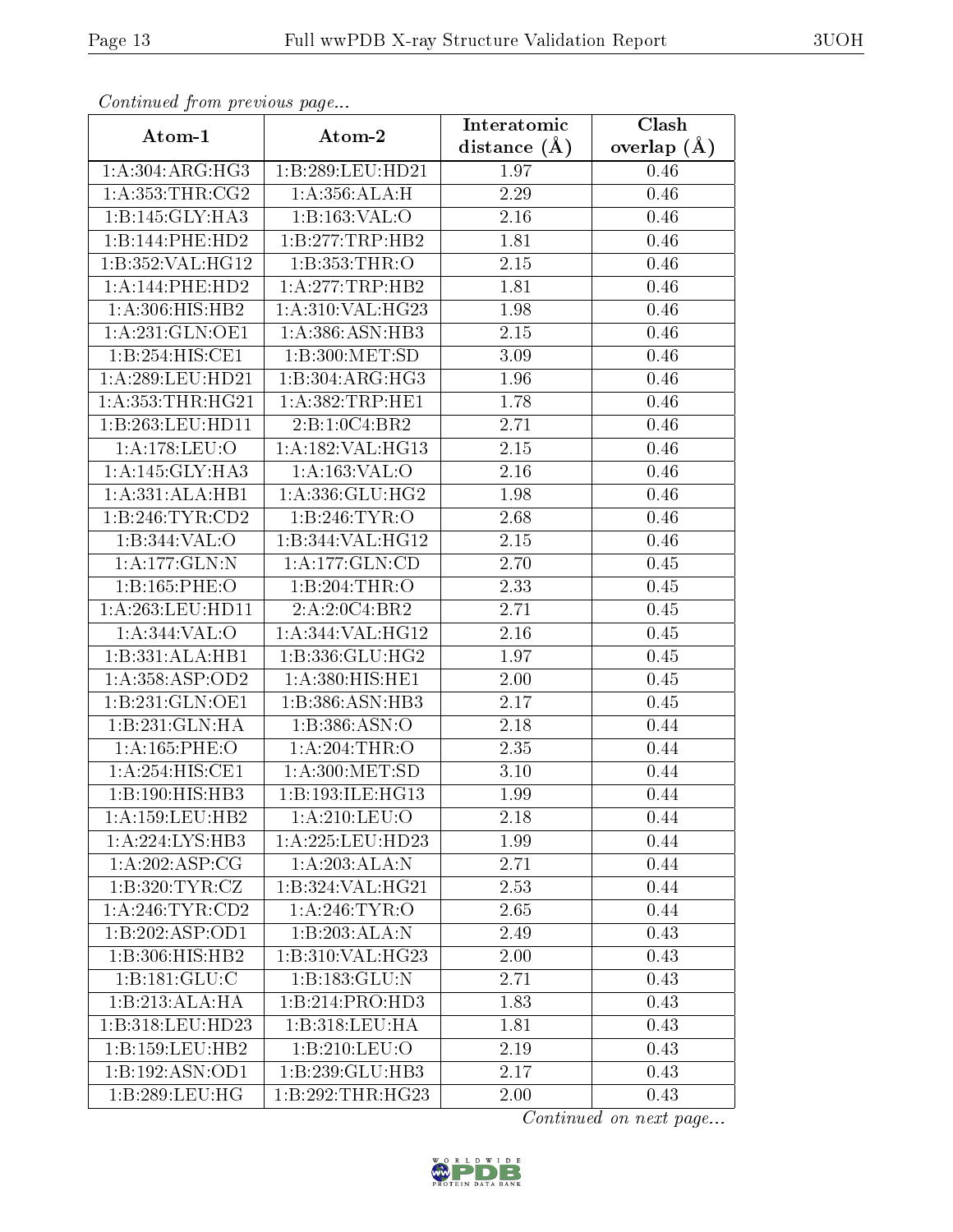| Continuatu from previous page       |                                      | Interatomic    | $\overline{\text{Clash}}$ |
|-------------------------------------|--------------------------------------|----------------|---------------------------|
| Atom-1                              | Atom-2                               | distance $(A)$ | overlap $(A)$             |
| 1:A:189:ARG:C                       | 1: A:246:TYR:HE1                     | 2.20           | 0.43                      |
| 1: A:231: GLN: HA                   | 1:A:386:ASN:O                        | 2.18           | 0.43                      |
| 1:A:358:ASP:OD2                     | 1:A:362:ARG:HD2                      | 2.17           | 0.43                      |
| 1:B:257:ILE:O                       | $1:B:318:LEU:H\overline{D11}$        | 2.18           | 0.43                      |
| 1:B:174:VAL:HG13                    | 1:B:174:VAL:O                        | 2.18           | 0.43                      |
| 1:B:289:LEU:HD12                    | 1:B:289:LEU:HA                       | 1.93           | 0.43                      |
| 1: A: 175: GLU: CA                  | 1:A:177:GLN:HE22                     | 2.32           | 0.42                      |
| 1:B:189:ARG:C                       | 1:B:246:TYR:HE1                      | 2.22           | 0.42                      |
| 1:A:174:VAL:HG13                    | 1:A:174:VAL:O                        | 2.19           | 0.42                      |
| 1: A:181: GLU: C                    | 1:A:184:ILE:HG13                     | 2.37           | 0.42                      |
| 1: A:257: ILE:O                     | 1:A:318:LEU:HD11                     | 2.19           | 0.42                      |
| 1:B:262:LEU:HD11                    | 1:B:318:LEU:HD11                     | 2.02           | 0.42                      |
| 1:A:289:LEU:HG                      | 1:A:292:THR:HG23                     | 2.00           | 0.42                      |
| 1: A:320: TYR: CZ                   | 1:A:324:VAL:HG21                     | 2.54           | 0.42                      |
| 1:A:213:ALA:HA                      | 1:A:214:PRO:HD3                      | 1.84           | 0.42                      |
| 1:B:182:VAL:HG12                    | 1:B:275:PHE:CZ                       | 2.53           | 0.42                      |
| $1:B:224:\overline{\text{LYS:HB3}}$ | 1:B:225:LEU:HD23                     | 2.00           | 0.42                      |
| 1:A:297:PRO:HA                      | 1:A:298:PRO:HD3                      | 1.96           | 0.42                      |
| 1:B:289:LEU:O                       | $1: B:290: \overline{\text{CYS:CB}}$ | 2.68           | 0.42                      |
| 1:A:181:GLU:C                       | 1:A:183:GLU:N                        | 2.70           | 0.42                      |
| 1: B: 353: THR: CG2                 | 1:B:356:ALA:H                        | 2.33           | 0.42                      |
| 1:B:177:GLN:N                       | 1:B:177:GLN:CD                       | 2.73           | 0.42                      |
| 1: A: 190: HIS: CG                  | 1:A:191:PRO:HD2                      | 2.56           | 0.41                      |
| 1:A:215:LEU:CD1                     | 1: A:264:LEU:O                       | 2.64           | 0.41                      |
| 1: A:307: ASP:HA                    | 1:B:172:ALA:HA                       | 2.03           | 0.41                      |
| 1:A:289:LEU:O                       | 1: A:290:CYS:CB                      | 2.68           | 0.41                      |
| 1: A: 304: ARG: HD3                 | 1:B:292:THR:HG21                     | 2.03           | 0.41                      |
| 1: A:262:LEU:HD11                   | $1: A:318:$ LEU:HD11                 | 2.03           | 0.40                      |
| 1:A:182:VAL:HG12                    | 1: A:275:PHE:CZ                      | 2.52           | 0.40                      |
| 1:A:190:HIS:HD2                     | 1: A:246:TYR:HD1                     | 1.64           | 0.40                      |
| $1:B:181:\overline{\text{GLU:C}}$   | 1:B:184:ILE:HG13                     | 2.39           | 0.40                      |
| 1:B:233:THR:HG23                    | 1:B:322:PHE:CD2                      | 2.54           | 0.40                      |
| $1:B:190:H1\overline{S:CD2}$        | 1:B:246:TYR:HD1                      | 2.38           | 0.40                      |
| 1: A:180:ARG:HE                     | 1:B:180:ARG:HH21                     | 1.69           | 0.40                      |
| 1: A:296:LEU:HA                     | 1: A:296:LEU:HD23                    | 1.92           | 0.40                      |
| 1:B:190:HIS:CG                      | 1:B:191:PRO:HD2                      | 2.56           | 0.40                      |

There are no symmetry-related clashes.

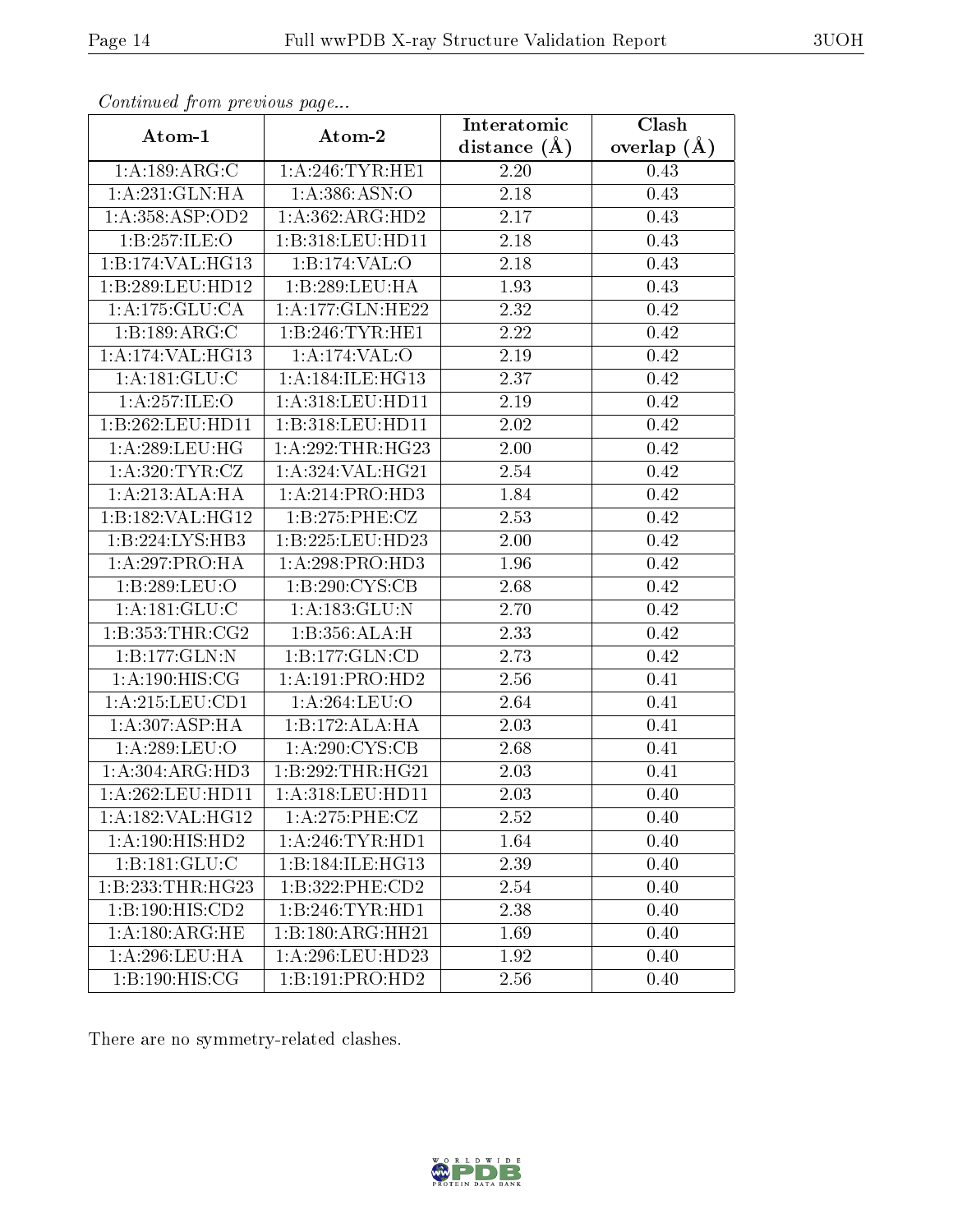### 5.3 Torsion angles (i)

#### 5.3.1 Protein backbone  $(i)$

In the following table, the Percentiles column shows the percent Ramachandran outliers of the chain as a percentile score with respect to all X-ray entries followed by that with respect to entries of similar resolution.

The Analysed column shows the number of residues for which the backbone conformation was analysed, and the total number of residues.

| $\text{Mol}$ | Chain | Analysed                                  | Favoured   Allowed   Outliers |  |          | Percentiles |    |
|--------------|-------|-------------------------------------------|-------------------------------|--|----------|-------------|----|
|              |       | $262/279$ (94\%)   234 (89\%)   26 (10\%) |                               |  | $2(1\%)$ | 19          | 49 |
|              |       | $262/279$ (94\%)   235 (90\%)   25 (10\%) |                               |  | $2(1\%)$ | 19          | 49 |
| All          | All   | $524/558$ (94\%)   469 (90\%)   51 (10\%) |                               |  | $4(1\%)$ | 19          | 49 |

All (4) Ramachandran outliers are listed below:

| Mol | Chain | Res | Type |
|-----|-------|-----|------|
|     |       | 284 | SER. |
|     |       | 290 | CYS  |
|     |       | 284 | SER. |
|     |       | 290 |      |

#### 5.3.2 Protein sidechains  $(i)$

In the following table, the Percentiles column shows the percent sidechain outliers of the chain as a percentile score with respect to all X-ray entries followed by that with respect to entries of similar resolution.

The Analysed column shows the number of residues for which the sidechain conformation was analysed, and the total number of residues.

| Mol | Chain | Analysed        | Rotameric   Outliers |             | Percentiles    |                |
|-----|-------|-----------------|----------------------|-------------|----------------|----------------|
|     |       | $233/247(94\%)$ | $209(90\%)$          | $24(10\%)$  | $ \mathbf{7} $ | $\parallel$ 21 |
|     |       | $233/247(94\%)$ | $209(90\%)$          | $24(10\%)$  | 7 <sub>1</sub> | 21             |
| All | All   | $466/494(94\%)$ | 418 $(90\%)$         | 48 $(10\%)$ | $\overline{7}$ | <b>21</b>      |

All (48) residues with a non-rotameric sidechain are listed below:

| Mol | Chain | Res | L'ype |
|-----|-------|-----|-------|
|     |       | 151 | A R.G |
|     |       | 166 |       |

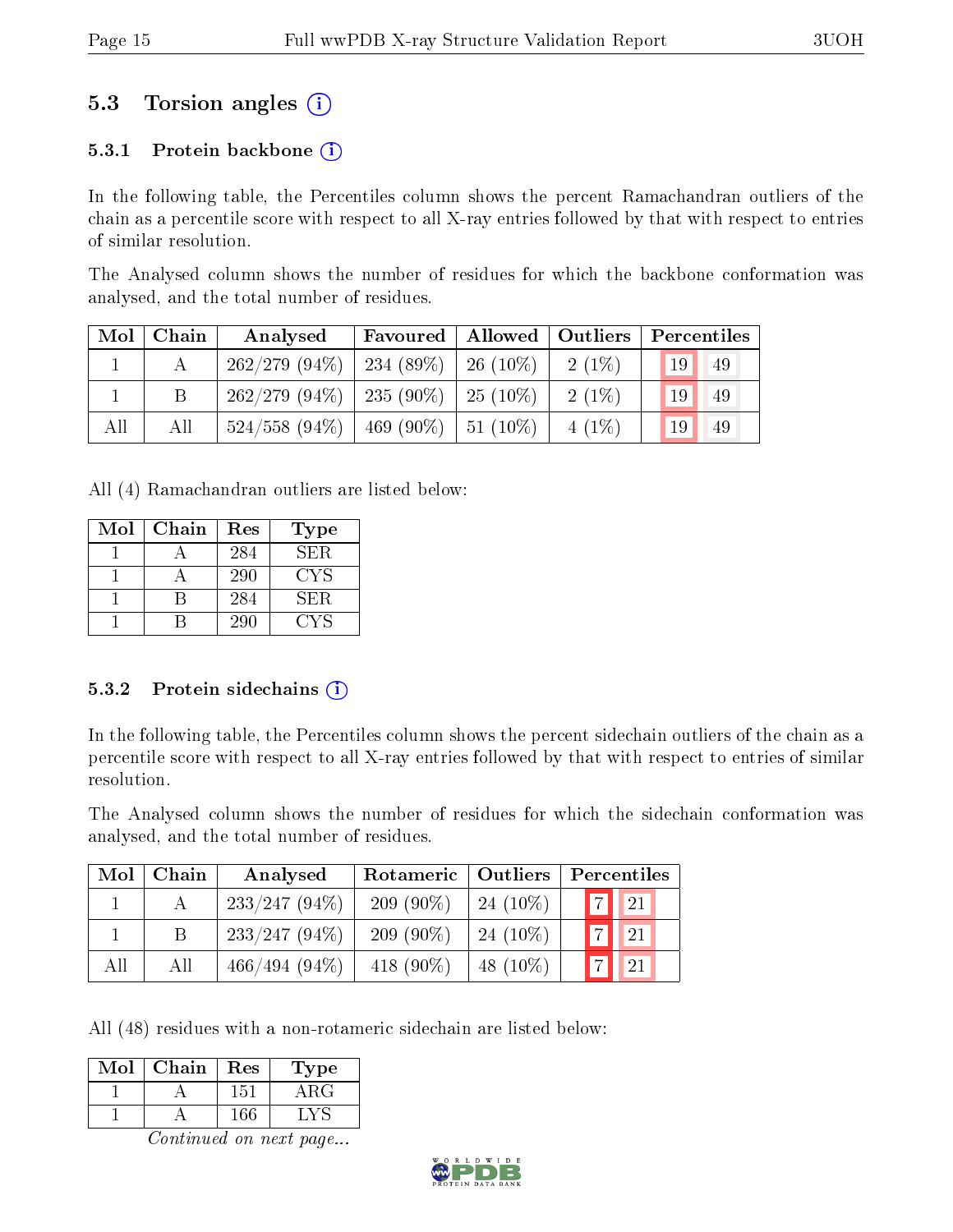| Mol            | $\overline{\text{Chain}}$                                                                                                                       | Res              | ${\bf Type}$              |
|----------------|-------------------------------------------------------------------------------------------------------------------------------------------------|------------------|---------------------------|
| $\mathbf{1}$   | $\overline{A}$                                                                                                                                  | 181              | GLU                       |
| $\overline{1}$ | $\overline{A}$                                                                                                                                  | 185              | $\overline{\text{GLN}}$   |
| $\mathbf{1}$   | $\frac{\overline{A}}{\overline{A}}$                                                                                                             | 195              | $\overline{\rm{ARG}}$     |
| $\mathbf{1}$   |                                                                                                                                                 | 220              | $\overline{\rm{ARG}}$     |
| $\overline{1}$ | $\frac{\overline{A}}{\overline{A}}$ $\frac{\overline{A}}{\overline{A}}$                                                                         | $\overline{223}$ | $\overline{\text{GLN}}$   |
| $\mathbf{1}$   |                                                                                                                                                 | 226              | <b>SER</b>                |
| $\overline{1}$ |                                                                                                                                                 | 246              | <b>TYR</b>                |
| $\overline{1}$ |                                                                                                                                                 | 250              | $\overline{LYS}$          |
| $\mathbf{1}$   |                                                                                                                                                 | 255              | $\overline{\text{ARG}}$   |
| $\overline{1}$ |                                                                                                                                                 | 256              | $\overline{\text{ASP}}$   |
| $\overline{1}$ |                                                                                                                                                 | 275              | PHE                       |
| $\overline{1}$ |                                                                                                                                                 | 280              | $\overline{HIS}$          |
| $\overline{1}$ |                                                                                                                                                 | 285              | $\overline{\rm{ARG}}$     |
| $\mathbf{1}$   | $\frac{\overline{A}}{\overline{A}}$ $\frac{\overline{A}}{\overline{A}}$ $\frac{\overline{A}}{\overline{A}}$ $\frac{\overline{A}}{\overline{A}}$ | 293              | LEU                       |
| $\overline{1}$ |                                                                                                                                                 | 308              | $\overline{\text{GLU}}$   |
| $\mathbf{1}$   |                                                                                                                                                 | 312              | $\overline{\text{LEU}}$   |
| $\overline{1}$ |                                                                                                                                                 | $\overline{315}$ | LEU                       |
| $\overline{1}$ | $\frac{\overline{A}}{\overline{A}}$                                                                                                             | 326              | <b>LYS</b>                |
| $\overline{1}$ |                                                                                                                                                 | 332              | $\overline{\text{ASN}}$   |
| $\mathbf{1}$   | $\frac{\overline{A}}{A}$                                                                                                                        | 336              | $\overline{\text{GLU}}$   |
| $\overline{1}$ |                                                                                                                                                 | 339              | $\overline{\text{LYS}}$   |
| $\overline{1}$ | $\overline{A}$                                                                                                                                  | 376              | $\overline{\text{GLU}}$   |
| $\mathbf{1}$   | $\overline{\mathrm{B}}$                                                                                                                         | 151              | $\overline{\rm{ARG}}$     |
| $\overline{1}$ | $\overline{\mathbf{B}}$                                                                                                                         | 166              | $\overline{\text{LYS}}$   |
| $\mathbf{1}$   | $\overline{\mathrm{B}}$                                                                                                                         | 181              | $\overline{\text{GLU}}$   |
| $\overline{1}$ | $\overline{\mathrm{B}}$                                                                                                                         | 185              | $\overline{\text{GLN}}$   |
| $\overline{1}$ | $\overline{\mathrm{B}}$                                                                                                                         | 195              | $\overline{\rm{ARG}}$     |
| $\mathbf{1}$   | $\overline{B}$                                                                                                                                  | 215              | LEU                       |
| $\mathbf{1}$   | $\overline{\mathrm{B}}$                                                                                                                         | 220              | $\overline{\rm{ARG}}$     |
| $\mathbf{1}$   | Β                                                                                                                                               | 223              | $\overline{\text{GLN}}$   |
| $\mathbf{1}$   | Β                                                                                                                                               | 226              | <b>SER</b>                |
| $\mathbf{1}$   | $\overline{\mathrm{B}}$                                                                                                                         | $2\bar{46}$      | <b>TYR</b>                |
| $\mathbf{1}$   | Β                                                                                                                                               | 250              | ${\rm LYS}$               |
| $\mathbf{1}$   | $\overline{\mathrm{B}}$                                                                                                                         | 255              | $\overline{\rm ARG}$      |
| $\mathbf{1}$   | B                                                                                                                                               | 256              | $\overline{\rm ASP}$      |
| $\overline{1}$ | $\overline{\mathrm{B}}$                                                                                                                         | 275              | $\overline{\mathrm{PHE}}$ |
| $\mathbf{1}$   | Β                                                                                                                                               | 280              | <b>HIS</b>                |
| $\mathbf 1$    | $\overline{\rm B}$                                                                                                                              | 293              | $\overline{\text{LEU}}$   |
| $\mathbf{1}$   | Β                                                                                                                                               | 308              | $\overline{{\rm GLU}}$    |
| $\mathbf{1}$   | Β                                                                                                                                               | 312              | LEU                       |
| $\overline{1}$ | $\overline{\mathrm{B}}$                                                                                                                         | 315              | LEU                       |
| $\mathbf{1}$   | $\overline{B}$                                                                                                                                  | 326              | <b>LYS</b>                |

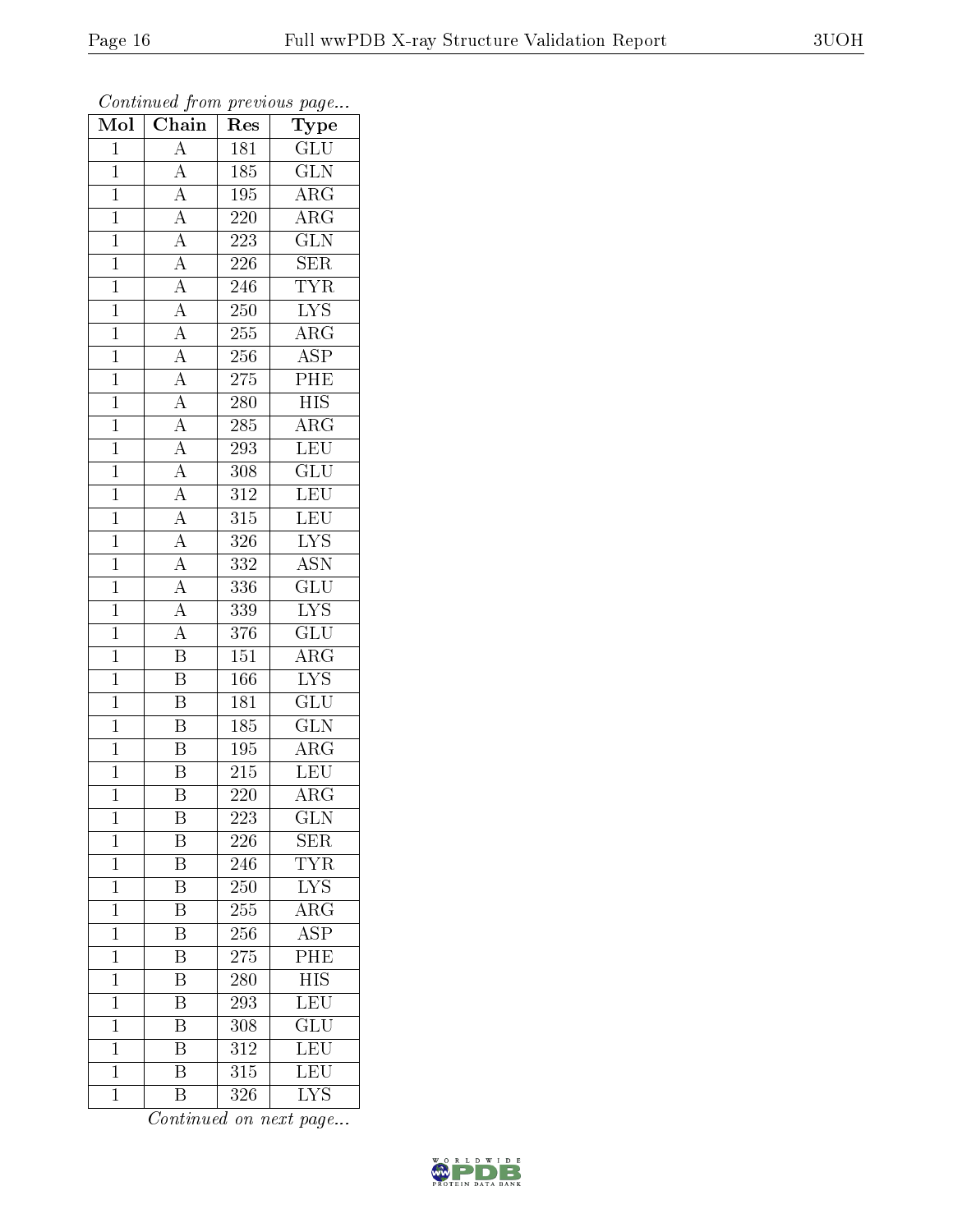Continued from previous page...

| $\operatorname{Mol}$ | Chain | Res | Type       |
|----------------------|-------|-----|------------|
|                      |       | 332 | <b>ASN</b> |
|                      |       | 336 | GLU        |
|                      |       | 339 | <b>LYS</b> |
|                      |       | 376 | GLU        |

Some sidechains can be flipped to improve hydrogen bonding and reduce clashes. All (4) such sidechains are listed below:

| Mol | Chain | Res | Type       |
|-----|-------|-----|------------|
|     |       | 177 | GL N       |
|     |       | 254 | <b>HIS</b> |
|     |       | 177 | GL N       |
|     |       | 254 | НIS        |

#### 5.3.3 RNA  $(i)$

There are no RNA molecules in this entry.

#### 5.4 Non-standard residues in protein, DNA, RNA chains  $(i)$

There are no non-standard protein/DNA/RNA residues in this entry.

#### 5.5 Carbohydrates  $(i)$

There are no carbohydrates in this entry.

### 5.6 Ligand geometry (i)

7 ligands are modelled in this entry.

In the following table, the Counts columns list the number of bonds (or angles) for which Mogul statistics could be retrieved, the number of bonds (or angles) that are observed in the model and the number of bonds (or angles) that are defined in the Chemical Component Dictionary. The Link column lists molecule types, if any, to which the group is linked. The Z score for a bond length (or angle) is the number of standard deviations the observed value is removed from the expected value. A bond length (or angle) with  $|Z| > 2$  is considered an outlier worth inspection. RMSZ is the root-mean-square of all Z scores of the bond lengths (or angles).

| Mol | $\mid$ Type $\mid$ Chain $\mid$ Res $\mid$ | ${\rm Link}$ | Bond lengths             |        |      | Bond angles |        |      |    |
|-----|--------------------------------------------|--------------|--------------------------|--------|------|-------------|--------|------|----|
|     |                                            |              |                          | Counts | RMSZ | #Z  > 2     | Counts | RMSZ | #Z |
|     | EDC                                        |              | $\overline{\phantom{a}}$ | ാ.ാ.ാ  | 0.48 |             | າ າ າ  | 0.34 |    |

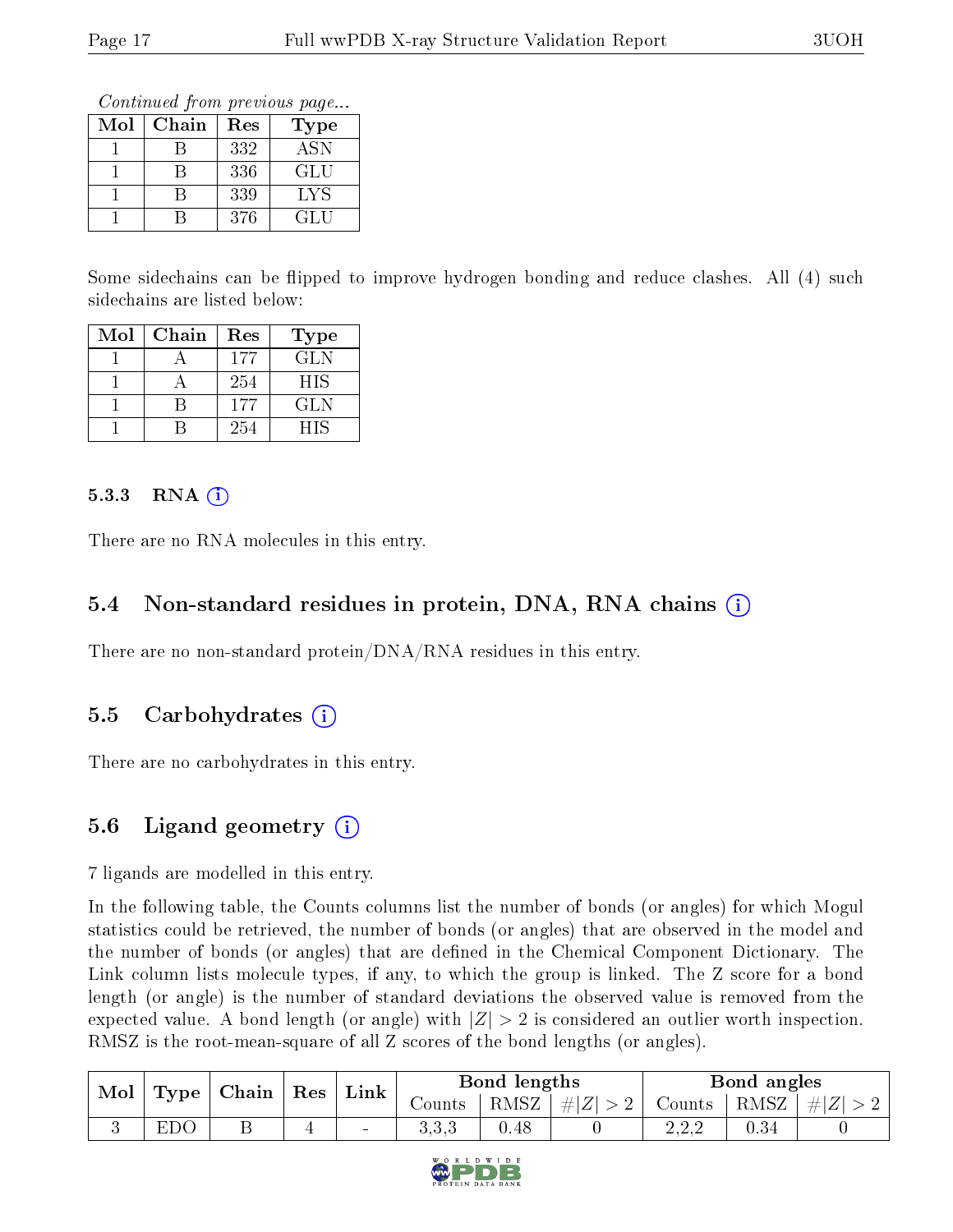| Mol            |                 | Chain | Res            | Link |            | Bond lengths |          |            | Bond angles |             |
|----------------|-----------------|-------|----------------|------|------------|--------------|----------|------------|-------------|-------------|
|                | Type            |       |                |      | Counts     | RMSZ         | Z  > 2   | Counts     | RMSZ        | # $ Z  > 2$ |
| 3              | <b>EDO</b>      | А     | 3              |      | 3.3.3      | 0.47         | $\theta$ | 2,2,2      | 0.29        | 0           |
| $\overline{2}$ | 0C <sub>4</sub> | B     |                |      | 24, 26, 26 | 1.23         | $2(8\%)$ | 32, 35, 35 | 2.18        | 5(15%)      |
| 3              | <b>EDO</b>      | B     | $\overline{2}$ |      | 3.3.3      | 0.48         | 0        | 2,2,2      | 0.25        | U           |
| 3              | <b>EDO</b>      | А     | 5              |      | 3.3.3      | 0.47         | 0        | 2,2,2      | 0.32        | 0           |
| $\overline{2}$ | 0C <sub>4</sub> | А     | $\overline{2}$ |      | 24, 26, 26 | 1.28         | $2(8\%)$ | 32,35,35   | 2.19        | 6(18%)      |
| 3              | <b>EDO</b>      | А     |                |      | 3.3.3      | 0.43         | 0        | 2,2,2      | 0.39        | $\theta$    |

In the following table, the Chirals column lists the number of chiral outliers, the number of chiral centers analysed, the number of these observed in the model and the number defined in the Chemical Component Dictionary. Similar counts are reported in the Torsion and Rings columns. '-' means no outliers of that kind were identified.

| Mol            | <b>Type</b> | Chain | Res            | Link | <b>Chirals</b> | <b>Torsions</b>             | Rings   |
|----------------|-------------|-------|----------------|------|----------------|-----------------------------|---------|
| 3              | <b>EDO</b>  | В     | 4              |      |                |                             |         |
| 3              | <b>EDO</b>  | А     | 3              |      |                |                             |         |
| $\overline{2}$ | 0C4         | В     |                |      |                | $\lfloor 2/8/12/12 \rfloor$ | 0/3/3/3 |
| 3              | <b>EDO</b>  | В     | $\overline{2}$ |      |                |                             |         |
| 3              | <b>EDO</b>  | А     | 5              |      |                |                             |         |
| $\overline{2}$ | 0C4         | А     | 2              |      |                | 2/8/12/12                   | 0/3/3/3 |
| 3              | EDO         |       |                |      |                |                             |         |

All (4) bond length outliers are listed below:

| Mol | Chain | $\parallel$ Res $\parallel$ Type | Atoms     |      | $\Delta$ Observed $(A)$ | Ideal(A) |
|-----|-------|----------------------------------|-----------|------|-------------------------|----------|
|     |       | 0C4                              | $C12-N01$ | 3.68 | 1.44                    | 1.36     |
|     |       | 0C4                              | $C12-N01$ | 3.58 | 1.43                    | 1.36     |
|     |       |                                  | $C13-N04$ | 3.53 | 1.44                    | 1.38     |
|     |       |                                  | C13-N04   | 3.31 | -44                     | $1.38\,$ |

All (11) bond angle outliers are listed below:

| Mol                         | Chain        | Res                         | Type            | Atoms                                             | Z       | Observed $(°)$ | Ideal $(^\circ)$ |
|-----------------------------|--------------|-----------------------------|-----------------|---------------------------------------------------|---------|----------------|------------------|
| 2                           | B            |                             | 0C <sub>4</sub> | C <sub>15</sub> -C <sub>14</sub> -C <sub>13</sub> | 6.51    | 121.02         | 116.76           |
| 2                           | А            | 2                           | 0C <sub>4</sub> | C <sub>15</sub> -C <sub>14</sub> -C <sub>13</sub> | 6.41    | 120.96         | 116.76           |
| -2                          | А            | $\mathcal{D}_{\mathcal{L}}$ | 0C <sub>4</sub> | C15-N03-C12                                       | 6.09    | 120.85         | 115.45           |
| $\overline{2}$              | B            |                             | 0C <sub>4</sub> | $C15-N03-C12$                                     | 6.00    | 120.77         | 115.45           |
| 2                           | B            |                             | 0C <sub>4</sub> | $C14-C15-N03$                                     | $-4.92$ | 117.85         | 123.96           |
| $\mathcal{D}_{\mathcal{A}}$ | $\mathsf{A}$ | $\mathcal{D}_{\mathcal{A}}$ | 0C <sub>4</sub> | C14-C15-N03                                       | $-4.78$ | 118.02         | 123.96           |
| -2                          | А            | 2                           | 0C <sub>4</sub> | N03-C12-N02                                       | $-4.75$ | 122.05         | 126.55           |
| -2                          | B            |                             | 0C <sub>4</sub> | N03-C12-N02                                       | $-4.37$ | 122.41         | 126.55           |
| 2                           | А            | $\overline{2}$              | 0C <sub>4</sub> | C14-C13-N02                                       | $-3.29$ | 117.60         | 123.16           |

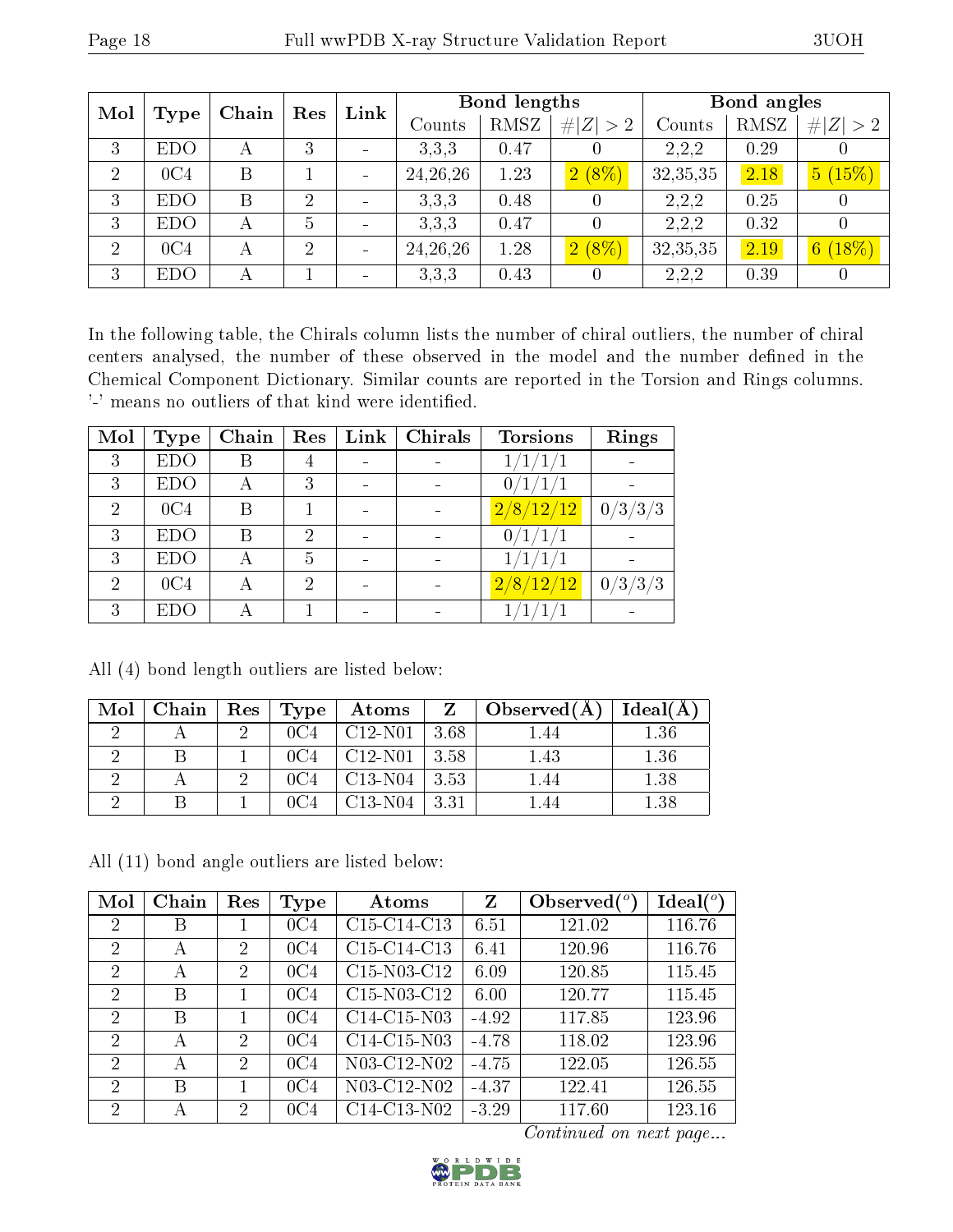| <u>oo issanad oo jigiisha jirooso doo jigaan</u><br>$\text{Mol}$   Chain   Res   Type |  | Atoms                          |      | $\bullet$ Observed( $^o$ )   Ideal( $^o$ ) |        |
|---------------------------------------------------------------------------------------|--|--------------------------------|------|--------------------------------------------|--------|
|                                                                                       |  | $^{\circ}$ C14-C13-N02   -3.21 |      | 117 74                                     | 123 16 |
|                                                                                       |  | $\mid$ C12-N02-C13 $\mid$      | 2.13 | 120.52                                     | 116 28 |

There are no chirality outliers.

All (7) torsion outliers are listed below:

| Mol | Chain | Res | Type            | Atoms                                |
|-----|-------|-----|-----------------|--------------------------------------|
| 2   |       |     | 0C4             | $\overline{\text{C2}}$ 1-C16-N04-C13 |
| 3   |       | 5   | EDO             | O1-C1-C2-O2                          |
| 2   |       | 2   | 0C <sub>4</sub> | $\overline{\text{C21-C16-N04-C13}}$  |
| 2   |       |     | 0C <sub>4</sub> | C17-C16-N04-C13                      |
| 2   |       | 2   | 0C4             | C17-C16-N04-C13                      |
| 3   |       |     | EDO             | $O1$ -C1-C2-O2                       |
| 2   |       |     | EDC             | O1-C1-C2-O2                          |

There are no ring outliers.

4 monomers are involved in 6 short contacts:

|  |        | Mol   Chain   Res   Type   Clashes   Symm-Clashes |
|--|--------|---------------------------------------------------|
|  |        |                                                   |
|  |        |                                                   |
|  | -EL)() |                                                   |
|  |        |                                                   |

The following is a two-dimensional graphical depiction of Mogul quality analysis of bond lengths, bond angles, torsion angles, and ring geometry for all instances of the Ligand of Interest. In addition, ligands with molecular weight > 250 and outliers as shown on the validation Tables will also be included. For torsion angles, if less then 5% of the Mogul distribution of torsion angles is within 10 degrees of the torsion angle in question, then that torsion angle is considered an outlier. Any bond that is central to one or more torsion angles identified as an outlier by Mogul will be highlighted in the graph. For rings, the root-mean-square deviation (RMSD) between the ring in question and similar rings identified by Mogul is calculated over all ring torsion angles. If the average RMSD is greater than 60 degrees and the minimal RMSD between the ring in question and any Mogul-identified rings is also greater than 60 degrees, then that ring is considered an outlier. The outliers are highlighted in purple. The color gray indicates Mogul did not find sufficient equivalents in the CSD to analyse the geometry.

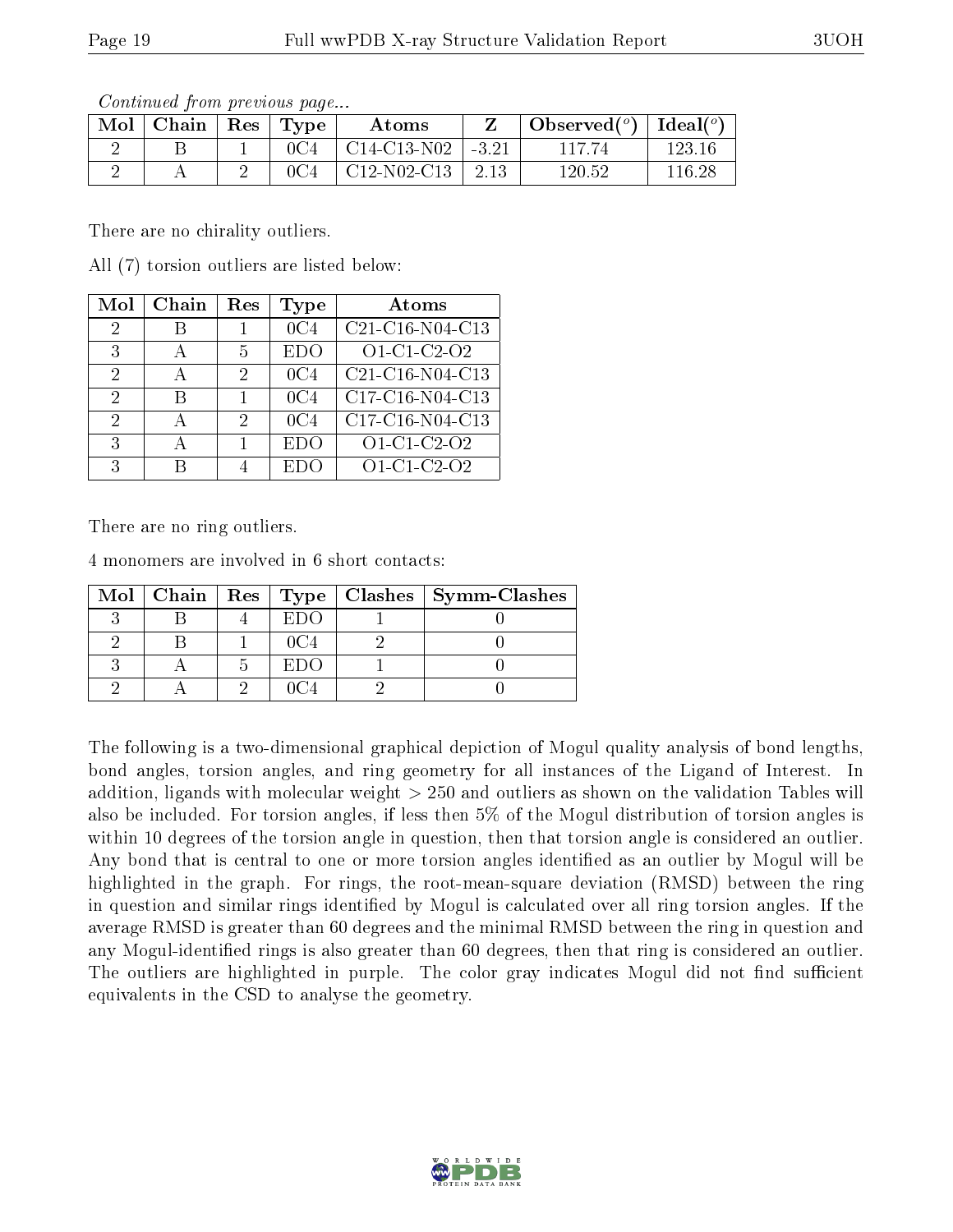

### 5.7 [O](https://www.wwpdb.org/validation/2017/XrayValidationReportHelp#nonstandard_residues_and_ligands)ther polymers (i)

There are no such residues in this entry.

### 5.8 Polymer linkage issues (i)

There are no chain breaks in this entry.

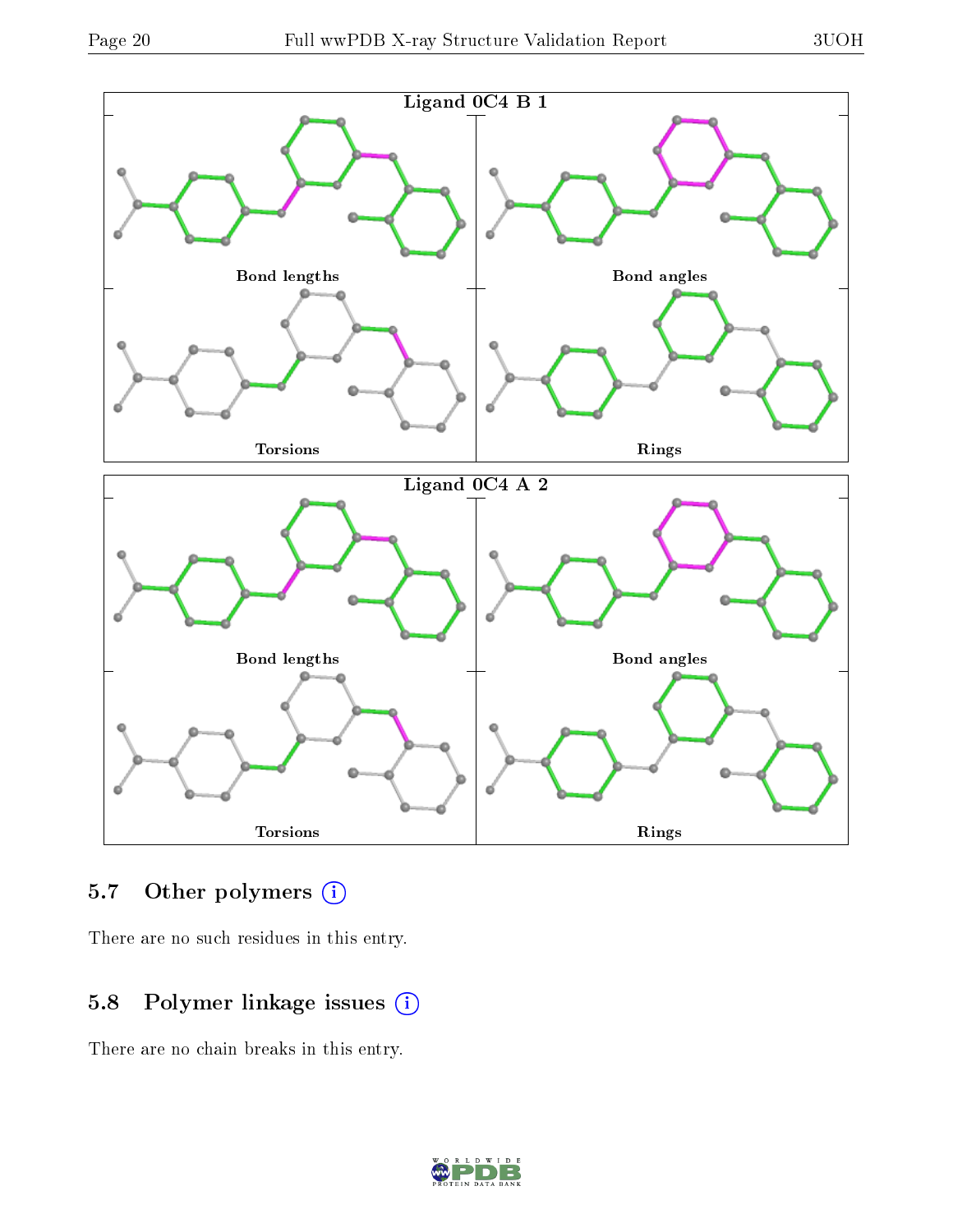# 6 Fit of model and data  $(i)$

## 6.1 Protein, DNA and RNA chains  $(i)$

In the following table, the column labelled  $#RSRZ> 2'$  contains the number (and percentage) of RSRZ outliers, followed by percent RSRZ outliers for the chain as percentile scores relative to all X-ray entries and entries of similar resolution. The OWAB column contains the minimum, median,  $95<sup>th</sup>$  percentile and maximum values of the occupancy-weighted average B-factor per residue. The column labelled ' $Q< 0.9$ ' lists the number of (and percentage) of residues with an average occupancy less than 0.9.

| Mol | Chain | Analysed         | $<$ RSRZ $>$ | # $RSRZ>2$           | $OWAB(A^2)$      | $\rm Q\textcolor{black}{<}0.9$ |
|-----|-------|------------------|--------------|----------------------|------------------|--------------------------------|
|     |       | $264/279(94\%)$  | $-0.15$      | $9(3\%)$<br>35<br>45 | 32, 58, 111, 186 |                                |
|     |       | $264/279(94\%)$  | $-0.20$      | $8(3\%)$<br>50<br>40 | 32, 57, 110, 186 |                                |
| All | All   | $528/558$ (94\%) | $-0.17$      | $17(3\%)$ 47<br> 37  | 32, 58, 111, 186 |                                |

All (17) RSRZ outliers are listed below:

| Mol          | ${\rm Chain}$      | Res | Type        | $_{\rm RSRZ}$ |
|--------------|--------------------|-----|-------------|---------------|
| $\mathbf{1}$ | Β                  | 284 | SER         | 7.1           |
| $\mathbf{1}$ | B                  | 285 | $\rm{ARG}$  | 5.1           |
| $\mathbf{1}$ | $\overline{\rm A}$ | 288 | THR         | 5.0           |
| $\mathbf{1}$ | $\overline{A}$     | 286 | $\rm{ARG}$  | 4.8           |
| $\mathbf{1}$ | А                  | 284 | ${\rm SER}$ | 4.7           |
| $\mathbf{1}$ | B                  | 289 | LEU         | 4.3           |
| $\mathbf{1}$ | B                  | 288 | THR         | 4.0           |
| $\mathbf{1}$ | $\bf{A}$           | 126 | ${\rm ARG}$ | 3.2           |
| $\mathbf{1}$ | Β                  | 126 | $\rm{ARG}$  | 2.9           |
| $\mathbf{1}$ | А                  | 289 | LEU         | 2.8           |
| $\mathbf{1}$ | B                  | 305 | MET         | 2.5           |
| $\mathbf{1}$ | $\overline{\rm A}$ | 268 | <b>GLY</b>  | 2.3           |
| $\mathbf{1}$ | B                  | 290 | CYS         | 2.2           |
| $\mathbf{1}$ | $\bf{A}$           | 172 | ALA         | 2.2           |
| $\mathbf{1}$ | $\boldsymbol{A}$   | 305 | MET         | 2.2           |
| $\mathbf 1$  | Β                  | 268 | $\rm GLY$   | 2.1           |
| $\mathbf{1}$ | Α                  | 290 | CYS         | 2.0           |

### 6.2 Non-standard residues in protein, DNA, RNA chains  $(i)$

There are no non-standard protein/DNA/RNA residues in this entry.

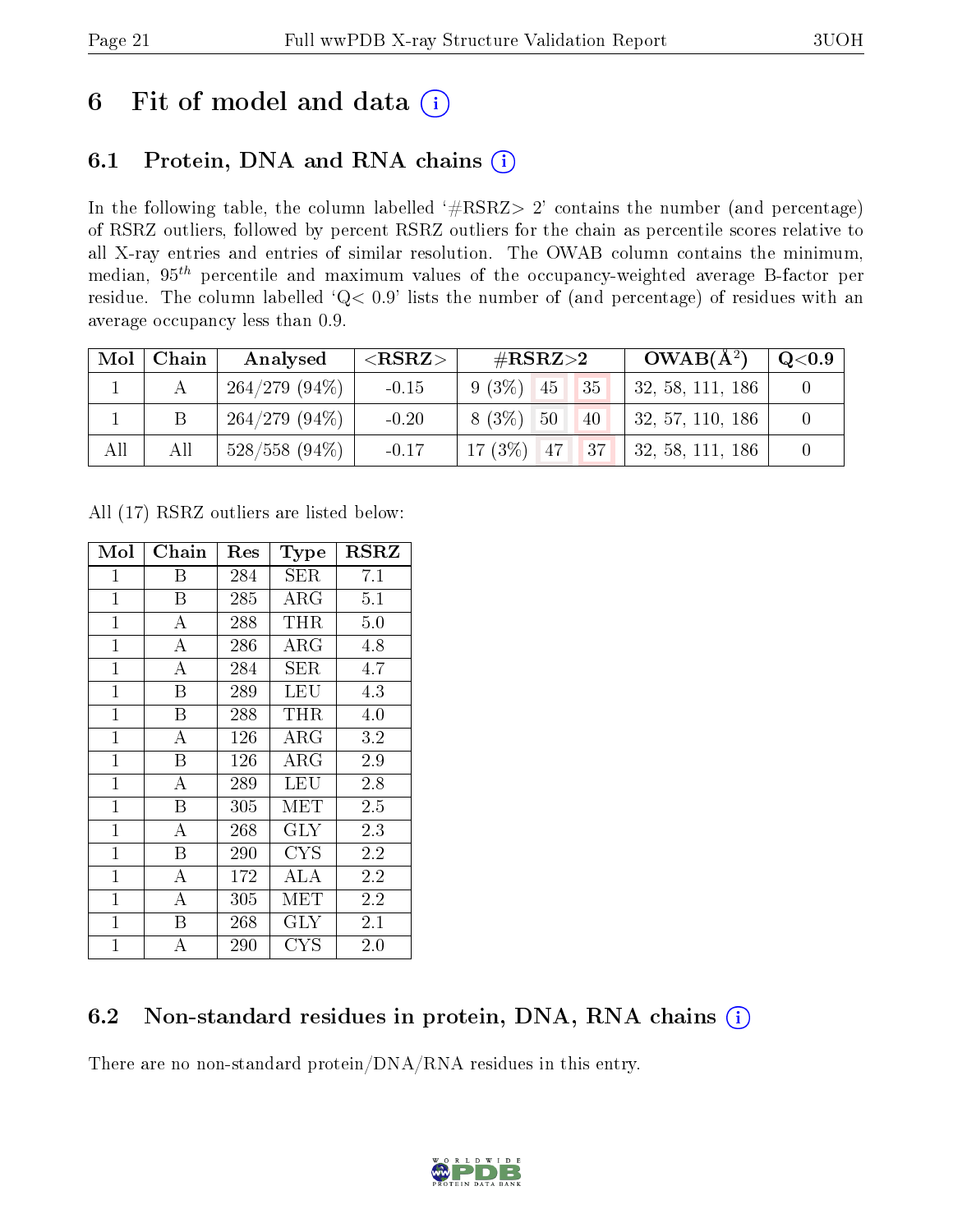#### 6.3 Carbohydrates  $(i)$

There are no carbohydrates in this entry.

#### 6.4 Ligands  $(i)$

In the following table, the Atoms column lists the number of modelled atoms in the group and the number defined in the chemical component dictionary. The B-factors column lists the minimum, median,  $95<sup>th</sup>$  percentile and maximum values of B factors of atoms in the group. The column labelled ' $Q< 0.9$ ' lists the number of atoms with occupancy less than 0.9.

| Mol            | Type            | Chain | Res            | Atoms | $_{\rm RSCC}$ | <b>RSR</b> | <b>B</b> -factors $\overline{(\mathbf{A}^2)}$ | Q <sub>0.9</sub> |
|----------------|-----------------|-------|----------------|-------|---------------|------------|-----------------------------------------------|------------------|
| 3              | <b>EDO</b>      | А     | 5              | 4/4   | 0.90          | 0.12       | 43,47,50,60                                   |                  |
| 3              | <b>EDO</b>      | А     | 3              | 4/4   | 0.91          | 0.13       | 40,62,70,71                                   |                  |
| 3              | EDO             | В     | $\overline{2}$ | 4/4   | 0.93          | 0.14       | 45,45,59,69                                   |                  |
| 3              | <b>EDO</b>      | В     | 4              | 4/4   | 0.93          | 0.10       | 51,54,66,75                                   |                  |
| 3              | <b>EDO</b>      | А     |                | 4/4   | 0.94          | 0.13       | 40,50,51,66                                   |                  |
| $\overline{2}$ | 0C4             | B     |                | 24/24 | 0.96          | 0.17       | 22,40,51,64                                   |                  |
| 2              | 0C <sub>4</sub> |       | $\overline{2}$ | 24/24 | 0.98          | 0.15       | 24, 40, 51, 71                                |                  |

The following is a graphical depiction of the model fit to experimental electron density of all instances of the Ligand of Interest. In addition, ligands with molecular weight  $> 250$  and outliers as shown on the geometry validation Tables will also be included. Each fit is shown from different orientation to approximate a three-dimensional view.

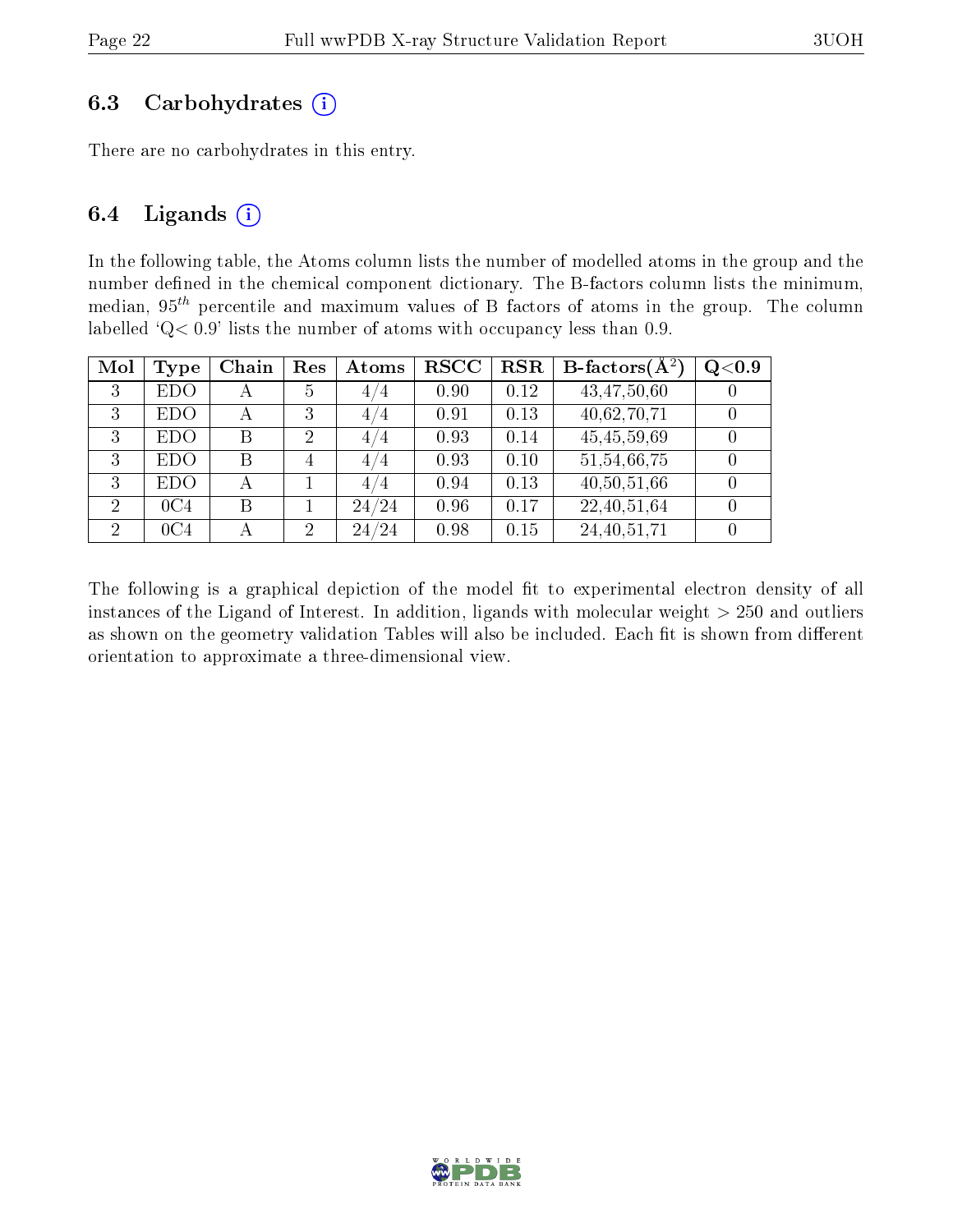